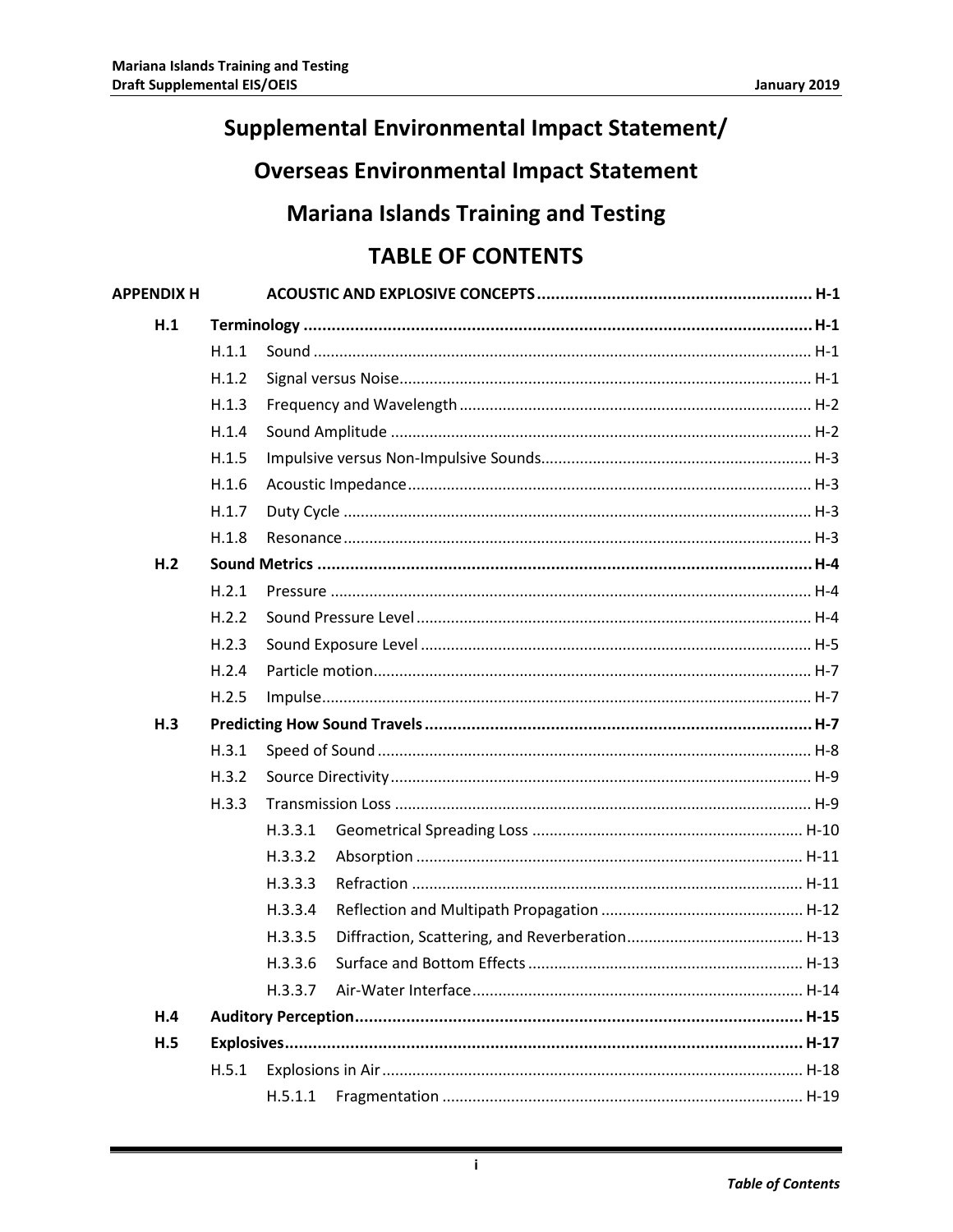|--|--|--|--|--|

# **List of Figures**

| Figure H-1: Various Sound Pressure Metrics for a Hypothetical (a) Pure Tone (Non-Impulsive) and (b)                                                                            |
|--------------------------------------------------------------------------------------------------------------------------------------------------------------------------------|
| Figure H-2: Summation of Acoustic Energy from a Hypothetical, Intermittently Pinging, Stationary                                                                               |
| Figure H-3: Cumulative Sound Exposure Level under Realistic Conditions with a Moving, Intermittently                                                                           |
| Figure H-4: Sound Velocity Profile (Sound Speed) Is Related to Temperature, Salinity, and Hydrostatic                                                                          |
| Figure H-5: Graphical Representation of the Inverse Square Relationship in Spherical Spreading  H-10                                                                           |
| Figure H-6: Sound Propagation Showing Multipath Propagation and Conditions for Surface Duct H-12                                                                               |
| Figure H-7: Characteristics of Sound Transmission through the Air-Water Interface  H-15                                                                                        |
| Figure H-8: A-weighting for Human Hearing of Sounds in Air (OSHA). The Numbers along the Curve<br>Indicate How a Received Sound Level Would Be Adjusted at that Frequency H-17 |
| Figure H-9: Impulse Shown as a Function of Pressure over Duration at a Specific Location  H-18                                                                                 |

## **List of Tables**

There are no tables in this appendix.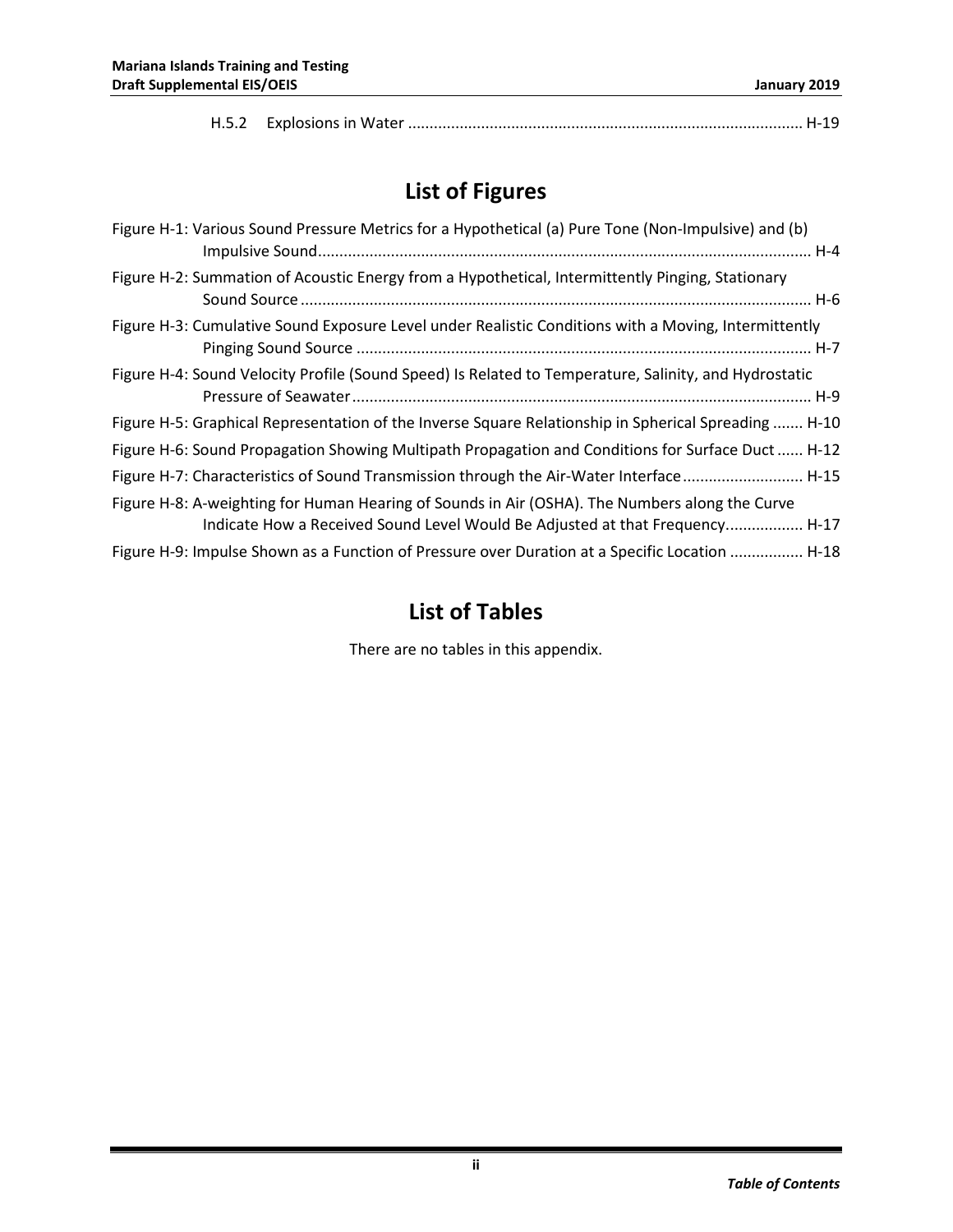# **APPENDIX H ACOUSTIC AND EXPLOSIVE CONCEPTS**

<span id="page-2-0"></span>This section introduces basic principles and terminology for acoustics and explosives to help the reader understand the analyses presented in this Supplemental Environmental Impact Statement (SEIS)/Overseas EIS (OEIS). This section briefly explains the transmission of sound and explosive energy; introduces some of the basic mathematical formulas used to describe propagation; and defines acoustical terms, abbreviations, and units of measurement. The difference between transmission of sound in water and in air is also discussed. Finally, it discusses methods used to analyze what animals may hear.

A number of other sources provide a more extensive background on acoustics and explosives than presented in this overview and are recommended for further inquiry. These include, but are not limited to

- *Marine Mammals and Noise* (Richardson et al., 1995) for a general overview
- *Principles of Underwater Sound* (Urick, 1983), *Fundamentals of Acoustical Oceanography* (Medwin & Clay, 1998), and *Principles of Marine Bioacoustics* (Au & Hastings, 2008) for comprehensive explanations of underwater acoustics

#### <span id="page-2-1"></span>**H.1 Terminology**

The following terms are used in this document when discussing sound and the attributes of a sound source.

#### <span id="page-2-2"></span>**H.1.1 Sound**

Sound is produced when an elastic medium (such as air or water) is set into motion, typically by a vibrating object within the medium. As the object vibrates, its motion is transmitted to adjacent "particles" of the medium. The motion of these particles is transmitted to adjacent particles, and so on. The result is a mechanical disturbance (the "sound wave") that moves away from the source and propagates at a medium-dependent speed (the "sound speed"). As the sound wave travels through the medium, the individual particles of the medium oscillate about their original positions but do not actually move with the sound wave. As the particles of the medium move back and forth they create small changes about the original values of the medium density, pressure, and temperature.

Sound may be described by both physical and subjective attributes. Physical attributes, such as sound amplitude and frequency, may be directly measured. Subjective (or sensory) attributes like loudness depend on an animal's perception of sound. Physical attributes of a sound at a particular point are usually obtained by measuring pressure changes as sound waves pass.

#### <span id="page-2-3"></span>**H.1.2 Signal versus Noise**

When sound is purposely created to convey information, communicate, or obtain information about the environment, it is often referred to as a signal. Examples of sounds that could be considered signals are sonar pings, marine mammal vocalizations and echolocation clicks, tones used in hearing experiments, and small sonobuoy explosions used for submarine detection.

Noise is undesired sound (American National Standards Institute, 1994). Sounds produced by naval aircraft and vessel propulsion are considered noise because they represent possible inefficiencies and increased detectability. Whether a sound is perceived as noise often depends on the receiver (i.e., the animal or system that detects the sound). For example, small explosives and sonar used to generate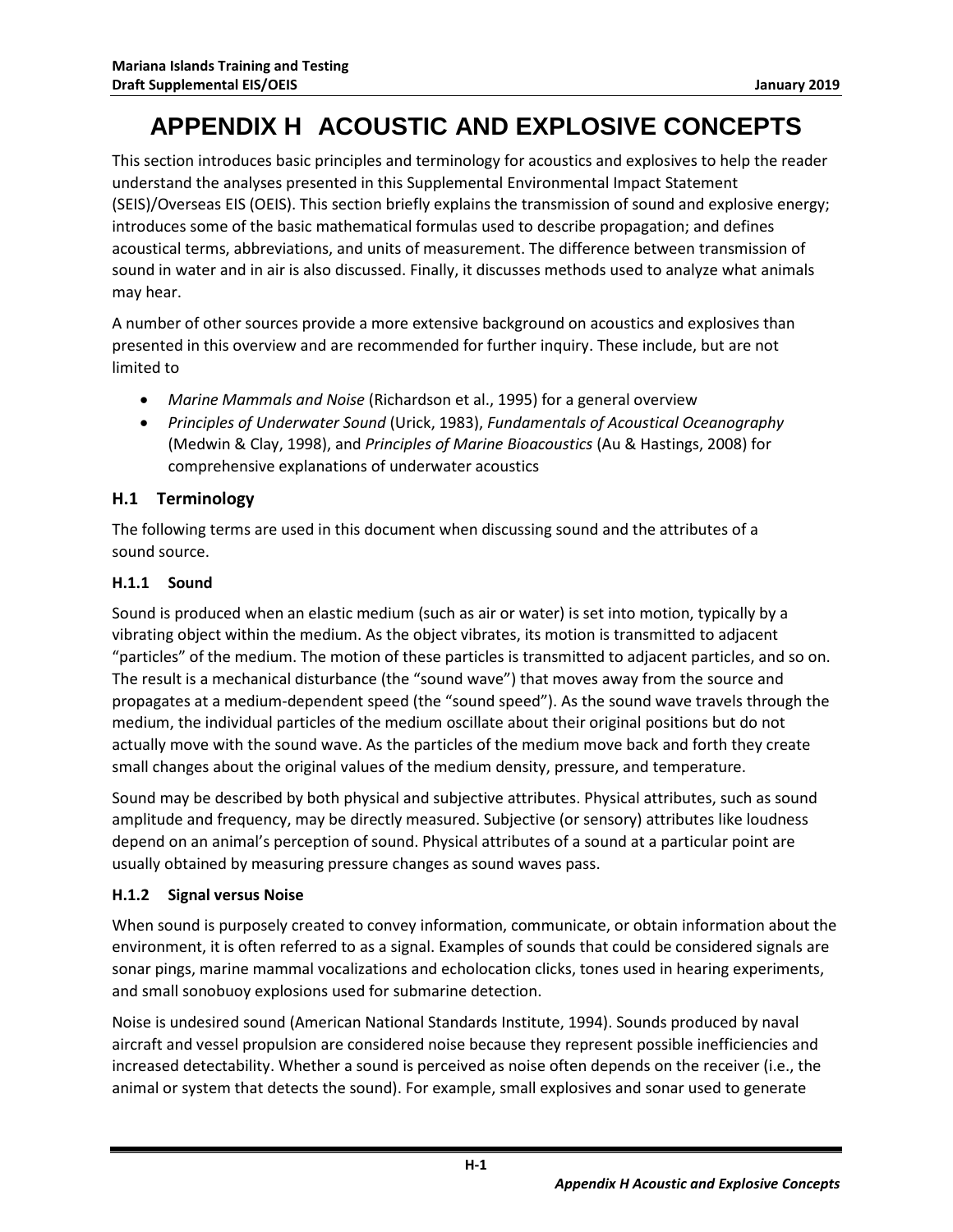sounds that can locate an enemy submarine produce signals that are useful to Sailors engaged in anti-submarine warfare, but are assumed to be noise when detected by marine mammals.

The combination of all sounds at a particular location, whether these sources are located near or far, is ambient noise (American National Standards Institute, 1994). Ambient noise includes natural sources, such as sound from crashing waves, rain, and animals (e.g., snapping shrimp), and anthropogenic sources, such as seismic surveys and vessel noise.

#### <span id="page-3-0"></span>**H.1.3 Frequency and Wavelength**

Frequency is the physical attribute most closely associated with the subjective attribute "pitch"; the higher the frequency, the higher the pitch. Frequency is defined by the number of oscillations in the sound pressure or particle motion per second. One hertz (Hz) is equal to one oscillation per second, and one kilohertz (kHz) is equal to 1,000 oscillations per second. Human hearing generally spans the frequency range from 20 Hz to 20 kHz. The frequency range of a sound is called its bandwidth.

Pure tones have energy at a constant, single frequency. Complex tones contain energy at multiple, discrete frequencies, rather than a single frequency. A harmonic of a sound at a particular frequency is a multiple of that frequency (e.g., harmonic frequencies of a 2 kHz tone are 4 kHz, 6 kHz, 8 kHz, etc.). A source operating at a nominal frequency may emit several harmonic frequencies, but at lower amplitudes. Some sources may also emit subharmonics; however, these are typically many orders of magnitude less powerful than at the center frequency. Sounds with large bandwidth ("broadband" sounds) have energy spread across many frequencies.

In this document, sounds are generally described as either low- (less than 1 kHz), mid- (1 kHz–10 kHz), high- (10 kHz–100 kHz), or very high- (greater than 100 kHz) frequency. Hearing ranges of marine animals (e.g., fish, birds, sea turtles, and marine mammals) are quite varied and are species-dependent. For example, some fish can hear sounds below 100 Hz and some species of marine mammals have hearing capabilities that extend above 100 kHz. Acoustic impact analyses must therefore focus not only on the sound amplitude (i.e., pressure or particle motion, see Section H.1.4, Sound Amplitude), but on the sound frequency and the hearing capabilities of the species being considered.

The wavelength of a sound is the distance between wave peaks. Wavelength decreases as frequency increases. The frequency multiplied by the wavelength equals the speed of sound in a medium, as shown in this equation:

Frequency  $(s^{-1})$  x wavelength (m) = sound speed (m/s)

The approximate speed of sound in sea water is 1500 m/s and in air is 340 m/s, although speed varies depending on environmental conditions (e.g., pressure, temperature, and, in the case of sea water, salinity; see Section H.3.1 (Speed of Sound).

#### <span id="page-3-1"></span>**H.1.4 Sound Amplitude**

Sound amplitude is the physical attribute most closely associated with the subjective attribute loudness. Amplitude is related to the amount that the medium particles oscillate about their original positions and can be thought of as the "strength" of a sound (as the amplitude increases, the loudness also increases). As the sound wave travels, the particles of the medium oscillate but do not actually travel with the wave. The result is a mechanical disturbance (i.e., the sound wave) that propagates away from the sound source.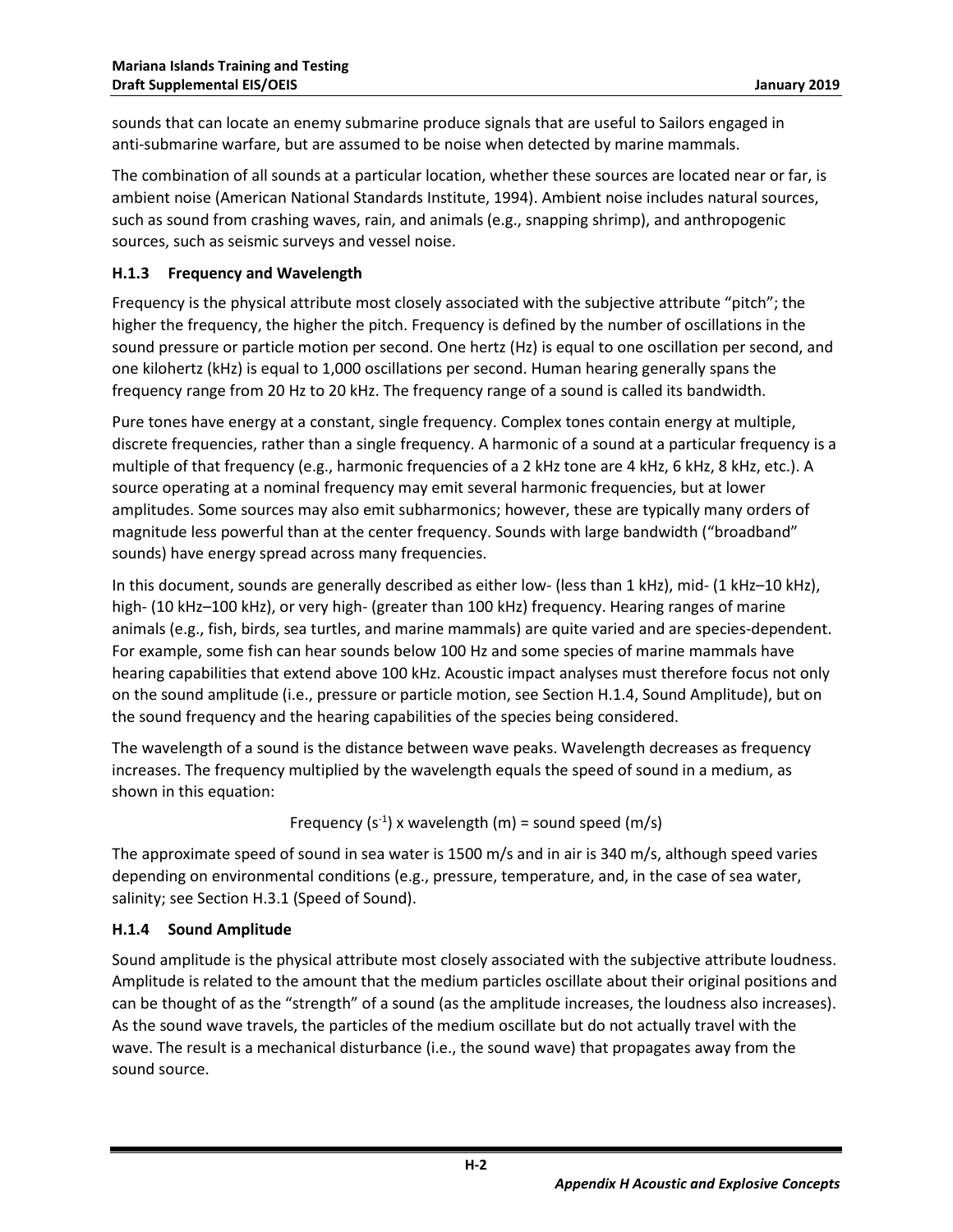Sound amplitude is typically characterized by measuring the acoustic pressure or particle motion (see Section H.2, Sound Metrics).

#### <span id="page-4-0"></span>**H.1.5 Impulsive versus Non-Impulsive Sounds**

Although no standard definitions exist, sounds may be broadly categorized as impulsive or nonimpulsive. Impulsive sounds have short durations, rapid rise-times, broad frequency content, and high peak sound pressures. Impulsive sounds are often produced by processes involving a rapid release of energy or mechanical impacts (Hamernik & Hsueh, 1991). Explosions, air guns, weapon firing, and impact pile driving are examples of impulsive sound sources analyzed in this document. In contrast, sonars, vessel operation, vibratory pile driving, and underwater transducers lack the characteristics of impulsive sources and are thus examples of non-impulsive sound sources. Non-impulsive sounds can be essentially continuous, such as machinery noise, or intermittent, such as sonar pings.

#### <span id="page-4-1"></span>**H.1.6 Acoustic Impedance**

Acoustic impedance is a property of the propagation medium (air, water, or tissue) that can be simply described as the opposition to flow of a pressure wave. Acoustic impedance is a function of the density and speed of sound in a medium. Sound transmits more readily through materials of similar acoustic impedance, such as water and animal tissue. When sound waves encounter a medium with different acoustic impedance (for example, an air-water interface), they reflect and refract (see Sections H.3.3.3, Refraction, and H.3.3.4, Reflection and Multipath Propagation), creating more complex propagation conditions. For example, sound traveling in air (low impedance) encountering the water surface (high impedance) will be largely reflected, preventing most sound energy in the air from being transmitted into the water. The impedance difference at the tissue-air interface in animals with gas-containing organs also makes these areas susceptible to damage when exposed to the shock wave near an explosion, since the transmission from high-impedance to low-impedance can result in large motion at the boundary.

#### <span id="page-4-2"></span>**H.1.7 Duty Cycle**

Duty cycle describes the portion of time that a sound source actually generates sound. It is defined as the percentage of time during which a sound is generated over a total operational time period. For example, if a sonar source produces a one-second ping once every 10 seconds, the duty cycle is 10 percent. Duty cycles vary among different acoustic sources; in general, a low duty cycle could be considered 20 percent or less and a high duty cycle 80 percent or higher.

#### <span id="page-4-3"></span>**H.1.8 Resonance**

Resonance occurs when an object is vibrated at a frequency near its "natural frequency" or resonant frequency. The resonant frequency can be considered the preferred frequency at which an object will oscillate at a greater magnitude than when exposed to other frequencies. In this document, resonance is considered in relation to the size of an air bubble or air cavity in an animal that is exposed to high pressure waves and the potential for injury. The natural frequencies of dolphin and beluga lungs near the surface are about 36 Hz and 30 Hz, respectively (Finneran, 2003), the natural frequency of lungs of a large whale would be lower, while the natural frequency of small air bubbles would be much higher. Resonant frequencies would tend to increase as an animal dives, since the increased water pressure would compress an air-filled structure and reduce its size.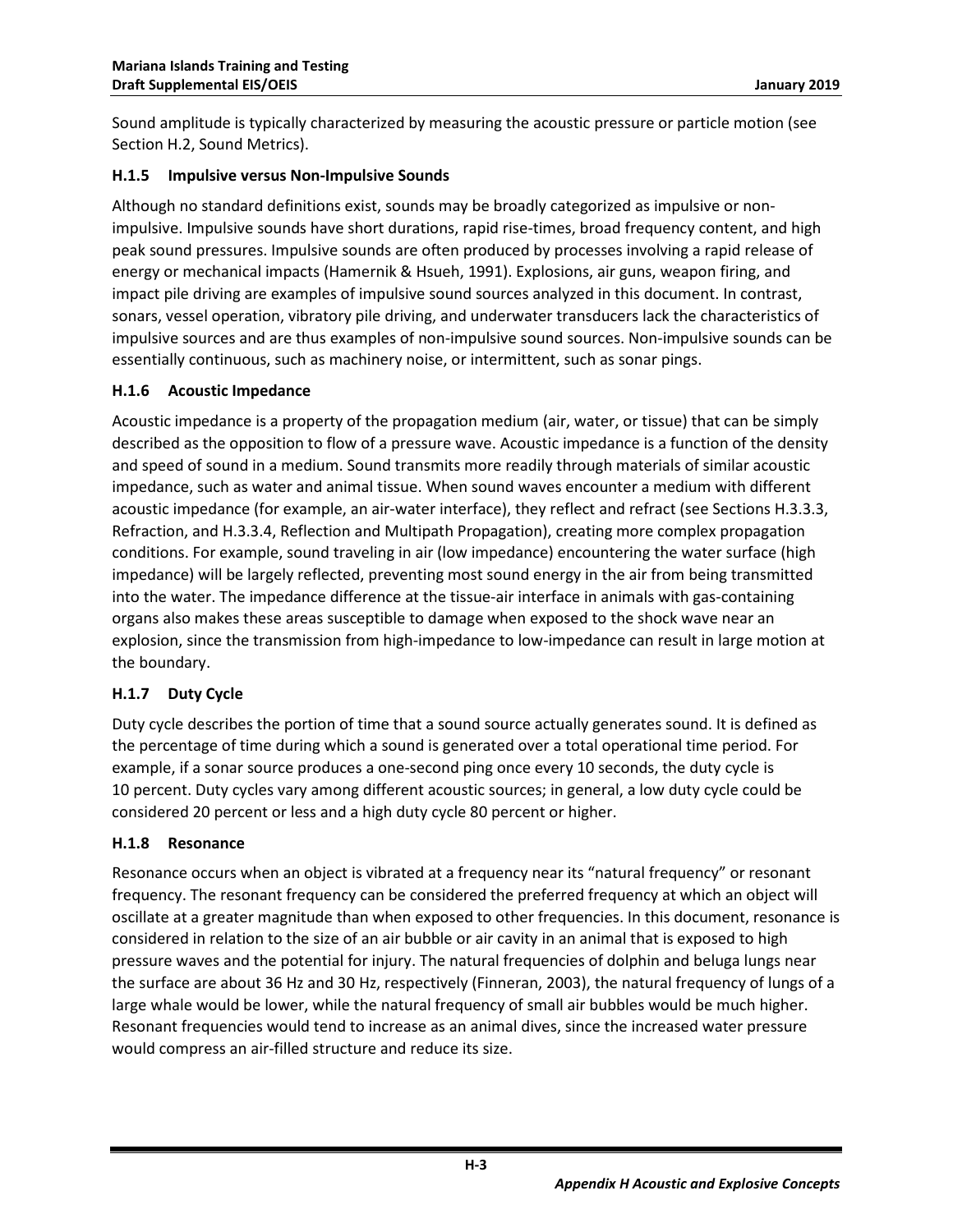#### <span id="page-5-0"></span>**H.2 Sound Metrics**

The sound metrics described here are used in this document to quantify exposure to a sound or explosion.

#### <span id="page-5-1"></span>**H.2.1 Pressure**

Sound pressure is the incremental variation in a medium's static pressure as a sound wave travels through it. Sound pressure is typically expressed in units of pascals (Pa) (1 Pa = N/m<sup>2</sup> = 10 µbar = 1.45×10<sup>-4</sup> psi), although explosive overpressure may also be described in pounds per square inch (psi).

Various sound pressure metrics are illustrated in [Figure H-1](#page-5-3) for (a) a non-impulsive sound (a pure tone in this illustration) and (b) an impulsive sound. As shown in [Figure H-1,](#page-5-3) the non-impulsive sound has a relatively gradual rise in pressure from static pressure (the ambient pressure without the added sound), while the impulsive sound has a near-instantaneous rise to a high peak pressure. The peak pressure shown on both illustrations is the maximum absolute value of the instantaneous sound pressure during a specified time interval ("zero-to-peak" or "peak"), which accounts for the values of peak pressures below the static (ambient) pressure (American National Standards Institute, 2013). "Peak-to-peak" pressure is the difference between the maximum and minimum sound pressures. The root-mean-square (rms) value is often used to describe the average sound pressure level of sounds, and sound pressure levels provided in this EIS/OEIS are root-mean-square values unless otherwise specified. As the name suggests, this method takes the square root of the average squared sound pressure values over a time interval. The duration of this time interval can have a strong effect on the measured rms sound pressure for a given sound, especially where pressure levels vary significantly, as during an impulsive sound exposure. If the analysis duration includes a significant portion of the waveform after the sound pressure has returned to zero, the rms pressure would be relatively low. If the analysis duration includes only the highest pressures of the impulsive exposure, the rms value would be comparatively high. For this reason, it is important to specify the duration used to calculate the rms pressure for impulsive sounds.



<span id="page-5-3"></span>

#### <span id="page-5-2"></span>**H.2.2 Sound Pressure Level**

The most common sound level metric is sound pressure level (SPL). Because many animals can detect very large pressure ranges and judge the relative loudness of sounds by the ratio of the sound pressures (a logarithmic behavior), SPL is described by taking the logarithm of the ratio of the sound pressure to a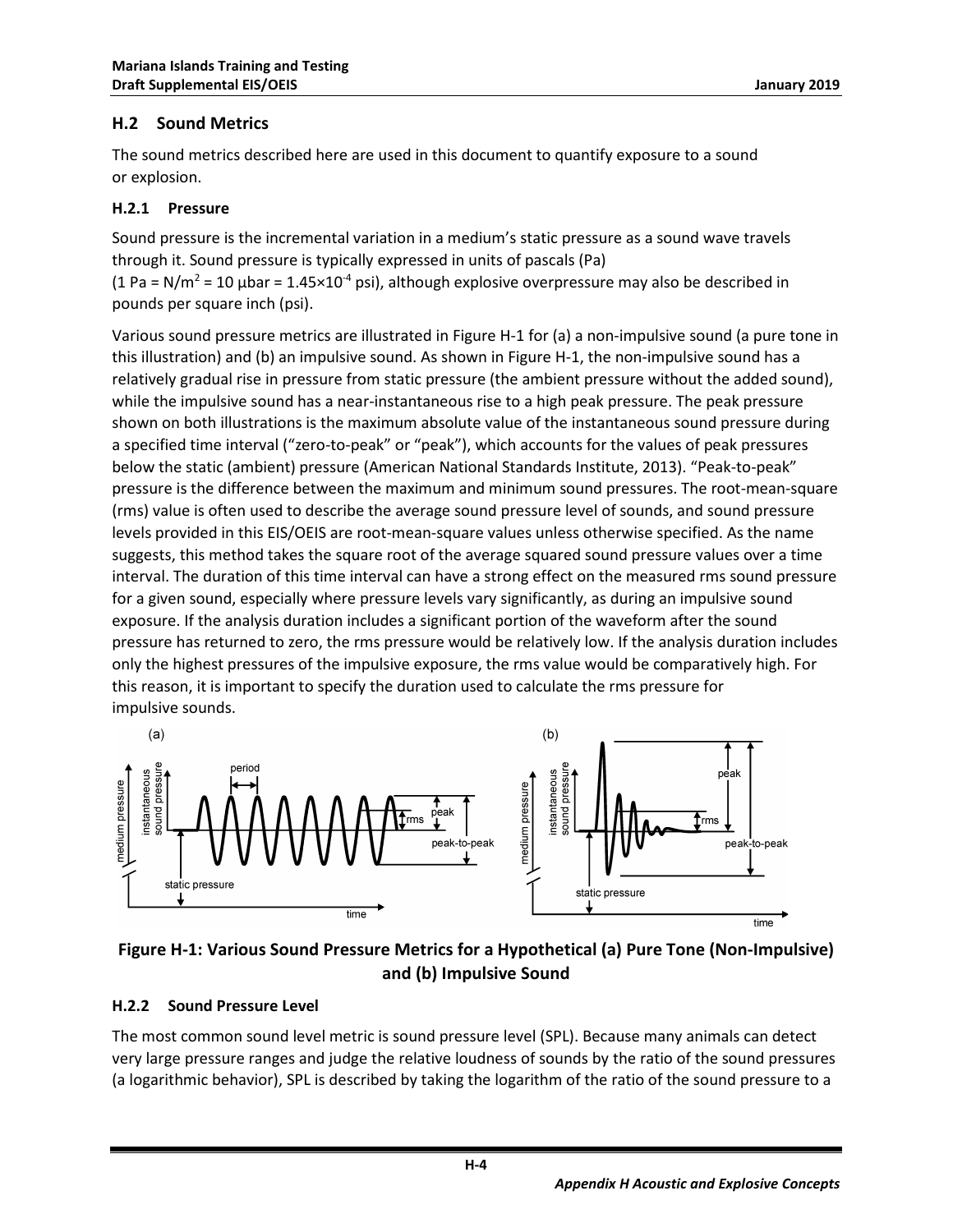reference pressure. Use of a logarithmic scale compresses the wide range of measured pressure values into a more useful scale.

Sound pressure levels are normally expressed in decibels. A decibel is 1/10 of a bel, a unit of level when the logarithm is to the base ten and the quantities concerned are proportional to power (American National Standards Institute, 2013). Sound pressure level in decibels is calculated as follows:

$$
SPL = 20 \log_{10} \left( \frac{P}{P_{ref}} \right)
$$

where P is the sound pressure and  $P_{ref}$  is the reference pressure. Unless stated otherwise, the pressure P is the rms value of the pressure (American National Standards Institute, 2013). In some situations, SPL is calculated for the peak pressure rather than the rms pressure. On the occasions when rms pressure is not used, the pressure metric will be stated (e.g., peak SPL means an SPL calculated using the peak pressure rather than the rms pressure).

When a value is presented in decibels, it is important to also specify the value and units of the reference quantity. Normally the numeric value is given, followed by the text "re," meaning "with reference to," and the numeric value and unit of the reference quantity. For example, a pressure of 1 Pa, expressed in decibels with a reference of 1 micropascal ( $\mu$ Pa), is written 120 dB re 1  $\mu$ Pa. The standard reference pressures are 1  $\mu$ Pa for water and 20  $\mu$ Pa for air. The reference pressure for air, 20  $\mu$ Pa, is the approximate lowest threshold of human hearing. It is important to note that because of the differences in reference units, the same sound pressures would result in different SPL values for each medium (the same sound pressure measured in water and in air would result in a higher SPL in water than in air, since the in-air reference is larger). Therefore, sound pressure levels in air and in water should never be directly compared.

#### <span id="page-6-0"></span>**H.2.3 Sound Exposure Level**

Sound exposure level (SEL) can be thought of as a composite metric that represents both the SPL of a sound and its duration. Individual time-varying noise events (e.g., a series of sonar pings or an impulsive sound) have two main characteristics: (1) a sound pressure that changes throughout the event and (2) a period of time during which the source is exposed to the sound. SEL can be provided for a single exposure (i.e., a single sonar ping or single explosive detonation) or for an entire acoustic event (i.e., multiple sonar pings or multiple explosive detonations). Cumulative SEL provides a measure of the net exposure of the entire acoustic event, but it does not directly represent the sound level heard at any given time. SEL is determined by calculating the decibel level of the cumulative sum-of-squared pressures over the duration of a sound, with units of dB re 1 micropascal squared seconds (re 1  $\mu$ Pa<sup>2</sup>-s) for sounds in water and dB re (20 micropascal) squared seconds [dB re (20  $\mu$ Pa)<sup>2</sup>-s] for sounds in air.

Some rules of thumb for SEL are as follows:

- The numeric value of SEL is equal to the SPL of a 1-second sound that has the same total energy as the exposure event. If the sound duration is 1 second, SPL and SEL have the same numeric value (but not the same reference quantities). For example, a 1 second sound with an SPL of 100 dB re 1  $\mu$ Pa has a SEL of 100 dB re 1  $\mu$ Pa<sup>2</sup>-s.
- If the sound duration is constant but the SPL changes, SEL will change by the same number of decibels as the SPL.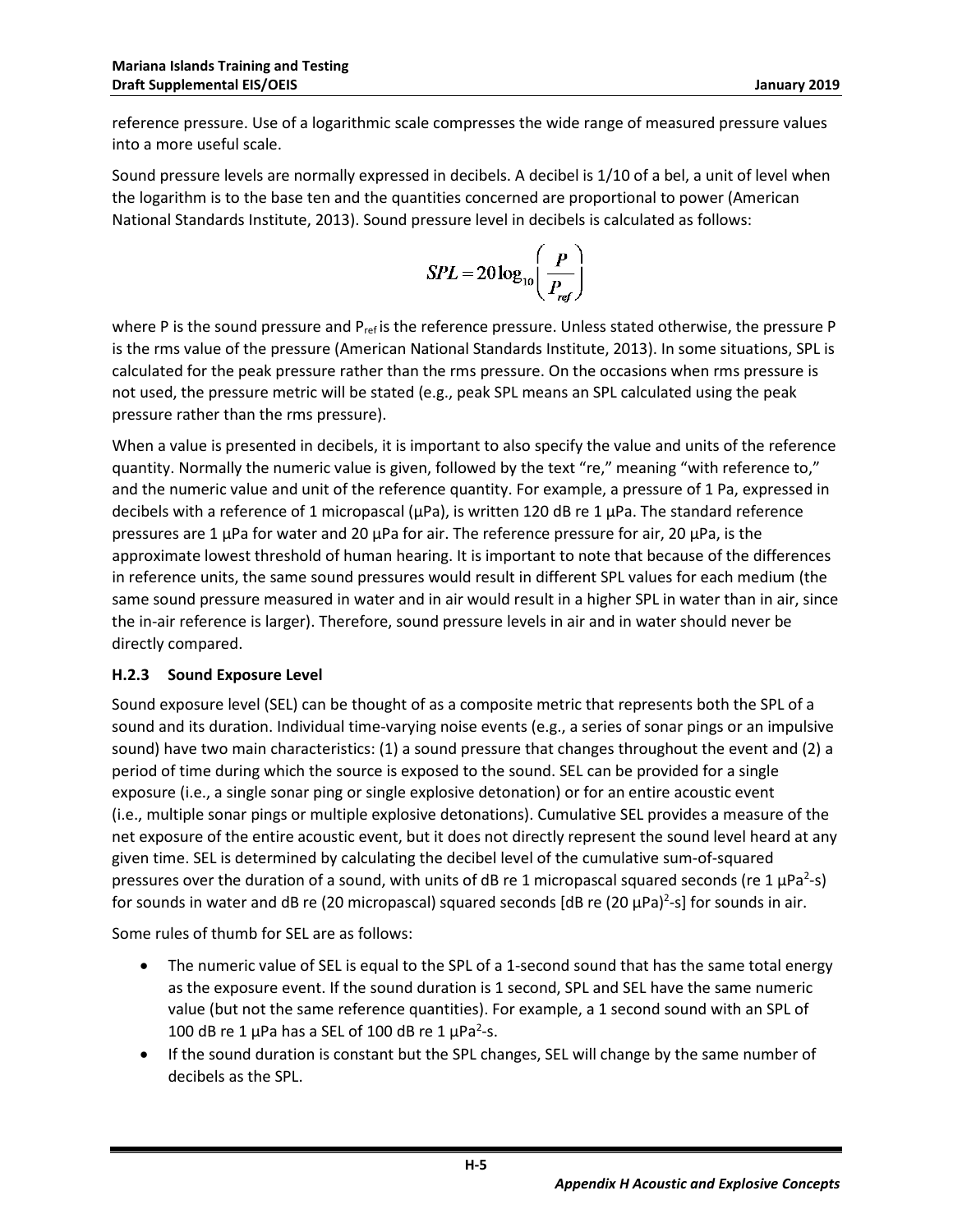- If the SPL is held constant and the duration (T) changes, SEL will change as a function of  $10log_{10}(T)$ :
	- $\circ$  10 log<sub>10</sub> (10) = 10, so increasing duration by a factor of 10 raises SEL by 10 dB.
	- $\circ$  10 log<sub>10</sub> (0.1) = -10, so decreasing duration by a factor of 10 lowers SEL by 10 dB.
	- o Since 10  $log_{10}(2)$  ≈ 3, so doubling the duration increases SEL by 3 dB.
	- o 10 log<sub>10</sub> (1/2) ≈ -3, so halving the duration lowers SEL by 3 dB.

[Figure H-2](#page-7-0) illustrates the summation of energy for a succession of sonar pings. In this hypothetical case, each ping has the same duration and SPL. The SEL at a particular location from each individual ping is 100 dB re 1  $\mu$ Pa<sup>2</sup>-s (red circles). The upper, blue curve shows the running total or cumulative SEL.



*Note: EL = Exposure Level (i.e., Sound Exposure Level)*

#### <span id="page-7-0"></span>**Figure H-2: Summation of Acoustic Energy from a Hypothetical, Intermittently Pinging, Stationary Sound Source**

After the first ping, the cumulative SEL is 100 dB re 1  $\mu$ Pa<sup>2</sup>-s. Since each ping has the same duration and SPL, receiving two pings is the same as receiving a single ping with twice the duration. The cumulative SEL from two pings is therefore 103 dB re 1  $\mu$ Pa<sup>2</sup>-s. The cumulative SEL from four pings is 3 dB higher than the cumulative SEL from two pings, or 106 dB re 1  $\mu$ Pa<sup>2</sup>-s. Each doubling of the number of pings increases the cumulative SEL by 3 dB.

[Figure H-3](#page-8-3) shows a more realistic example where the individual pings do not have the same SPL or SEL. These data were recorded from a stationary hydrophone as a sound source approached, passed, and moved away from the hydrophone. As the source approached the hydrophone, the received SPL from each ping increased, causing the SEL of each ping to increase. After the source passed the hydrophone, the received SPL and SEL from each ping decreased as the source moved farther away (downward trend of red line), although the cumulative SEL increased with each additional ping received (slight upward trend of blue line). The main contributions are from those pings with the highest individual SELs. Individual pings with SELs 10 dB or more below the ping with the highest level contribute little (less than 0.5 dB) to the total cumulative SEL. This is shown i[n Figure H-3,](#page-8-3) where only a small error is introduced by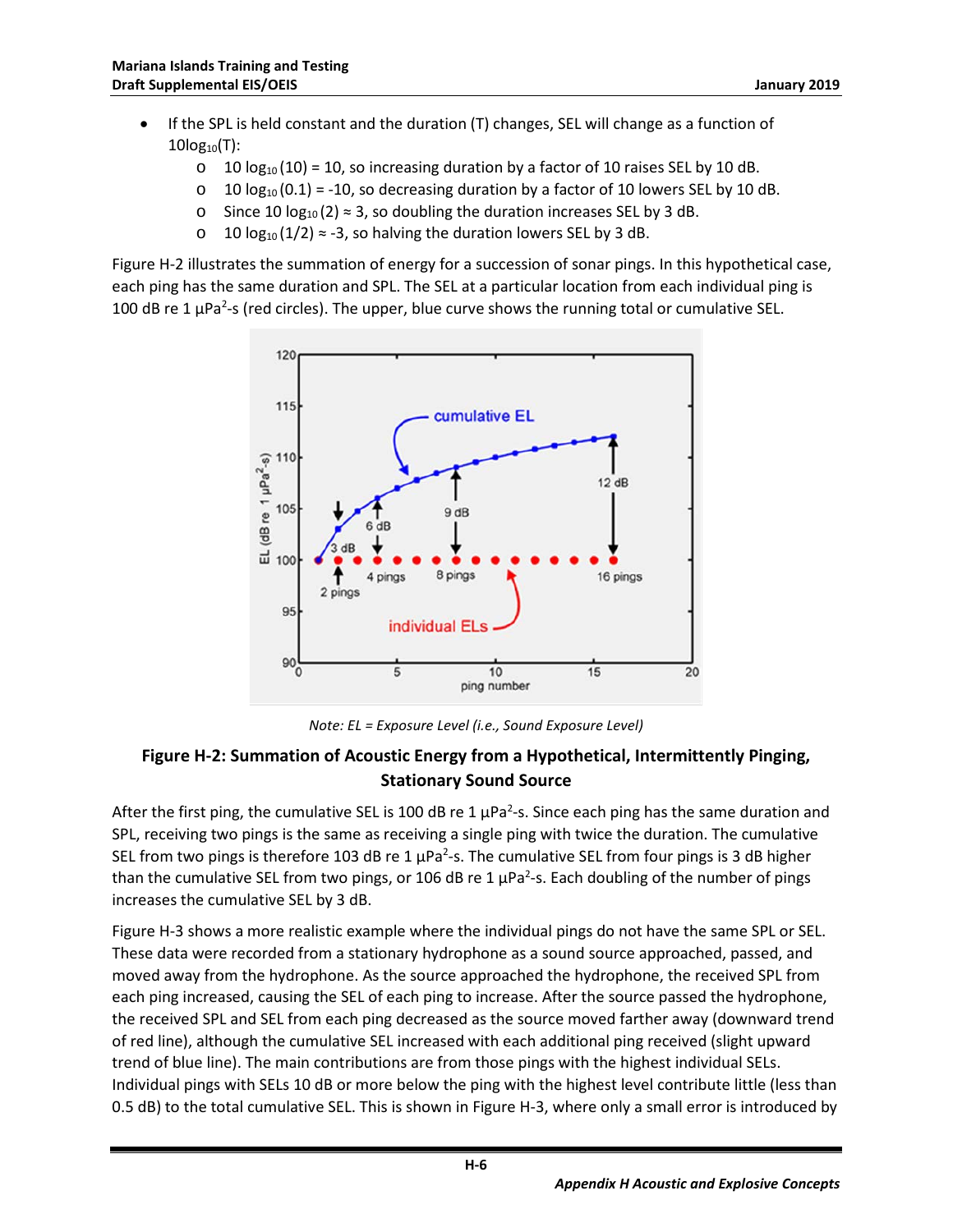summing the energy from the eight individual pings with SEL greater than 185 dB re 1  $\mu$ Pa<sup>2</sup>-s (black line), as opposed to including all pings (blue line).



*Note: EL = Exposure Level (i.e., Sound Exposure Level)*

### <span id="page-8-3"></span>**Figure H-3: Cumulative Sound Exposure Level under Realistic Conditions with a Moving, Intermittently Pinging Sound Source**

#### <span id="page-8-0"></span>**H.2.4 Particle motion**

The particles of a medium (e.g., water or air) oscillate around their original position as a sound wave passes. This motion is quantified using average displacement (m or dB re 1pm), velocity (m/s or dB re 1 nm/s<sup>2</sup>), and acceleration (m/s<sup>2</sup> or dB re 1  $\mu$ m/s<sup>2</sup>) of the particles (Nedelec et al., 2016). Note that particle velocity is not the same as sound speed, which is how fast a sound wave moves through a medium. Particle motion is directional, whereas pressure measurement is not (Nedelec et al., 2016).

Far from a sound source and without any boundaries that could cause wave interference, particle velocity is directly proportional to sound pressure. Closer to a sound source, particle velocity begins to increase relative to sound pressure. Because this phenomenon is related to wavelength, it may be relevant only when very close to sound sources with extremely low frequencies.

#### <span id="page-8-1"></span>**H.2.5 Impulse**

Impulse is a metric used to describe the pressure and time component of a pressure wave. Impulse is typically only considered for high energy exposures to impulsive sources, such as exposures close to explosives. Specifically, positive impulse is the time integral of the initial peak positive pressure with units of Pascal-seconds (Pa-s). Impulse is a measured quantity that is distinct from the term "impulsive," which is not a measurement term, but rather describes a type of sound (see Section H.1.5, Impulsive versus Non-Impulsive Sounds).

#### <span id="page-8-2"></span>**H.3 Predicting How Sound Travels**

While the concept of a sound wave traveling from its source to a receptor is relatively simple, sound propagation is quite complex because of the simultaneous presence of numerous sound waves of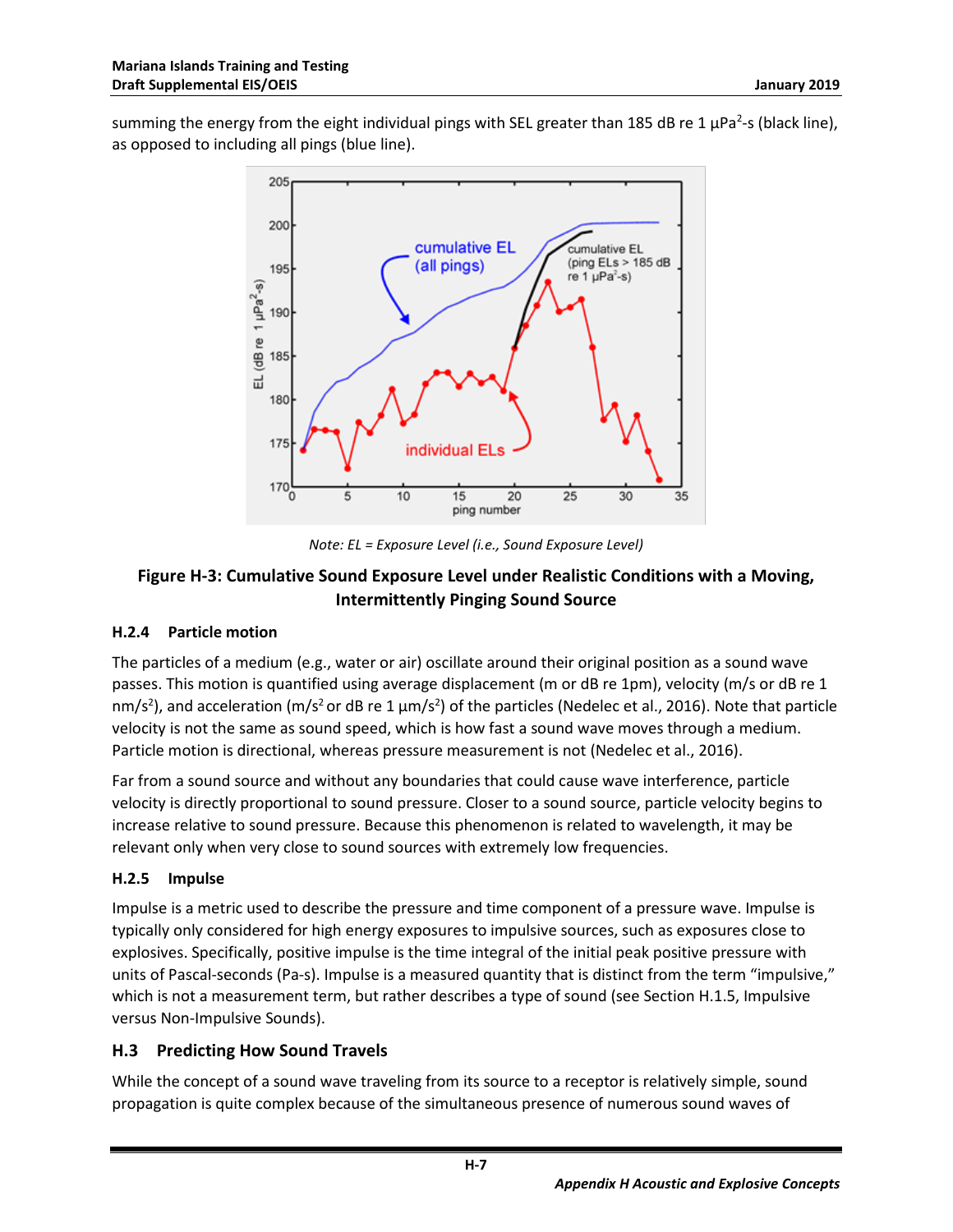different frequencies and source levels, and other phenomena such as reflections of sound waves and subsequent constructive (additive) or destructive (cancelling) interferences between reflected and incident waves. Other factors such as refraction, diffraction, bottom types, and surface conditions also affect sound propagation. While simple examples are provided here for illustration, the Navy Acoustic Effects Model used to quantify acoustic exposures to marine mammals and sea turtles takes into account the influence of multiple factors to predict acoustic propagation [see technical report *Quantitative Analysis for Estimating Acoustic and Explosive Impacts to Marine Mammals and Sea Turtles* (U.S. Department of the Navy, 2017a)].

#### <span id="page-9-0"></span>**H.3.1 Speed of Sound**

The speed of sound is not affected by the SPL or frequency of the sound, but rather depends wholly on characteristics of the medium through which it is passing (e.g., the density and the compressibility). Sound travels faster through a medium that is harder to compress. For example, water is more difficult to compress than air, and sound travels approximately 340 m/s in air and 1,500 m/s in seawater.

The speed of sound in air is primarily influenced by temperature, relative humidity, and pressure, because these factors affect the density and compressibility of air. Generally, the speed of sound in air increases as air temperature increases.

The speed of sound in seawater also increases with increasing temperature and, to a lesser degree, with increasing hydrostatic pressure and salinity. [Figure H-4](#page-10-2) shows an example of how these attributes can change with depth. In seawater, temperature has the most important effect on sound speed for depths less than about 300 m. Below 1,500 m, the increasing hydrostatic pressure is the dominant factor because the water temperature is relatively constant. The variation of sound speed with depth in the ocean is called a sound velocity profile.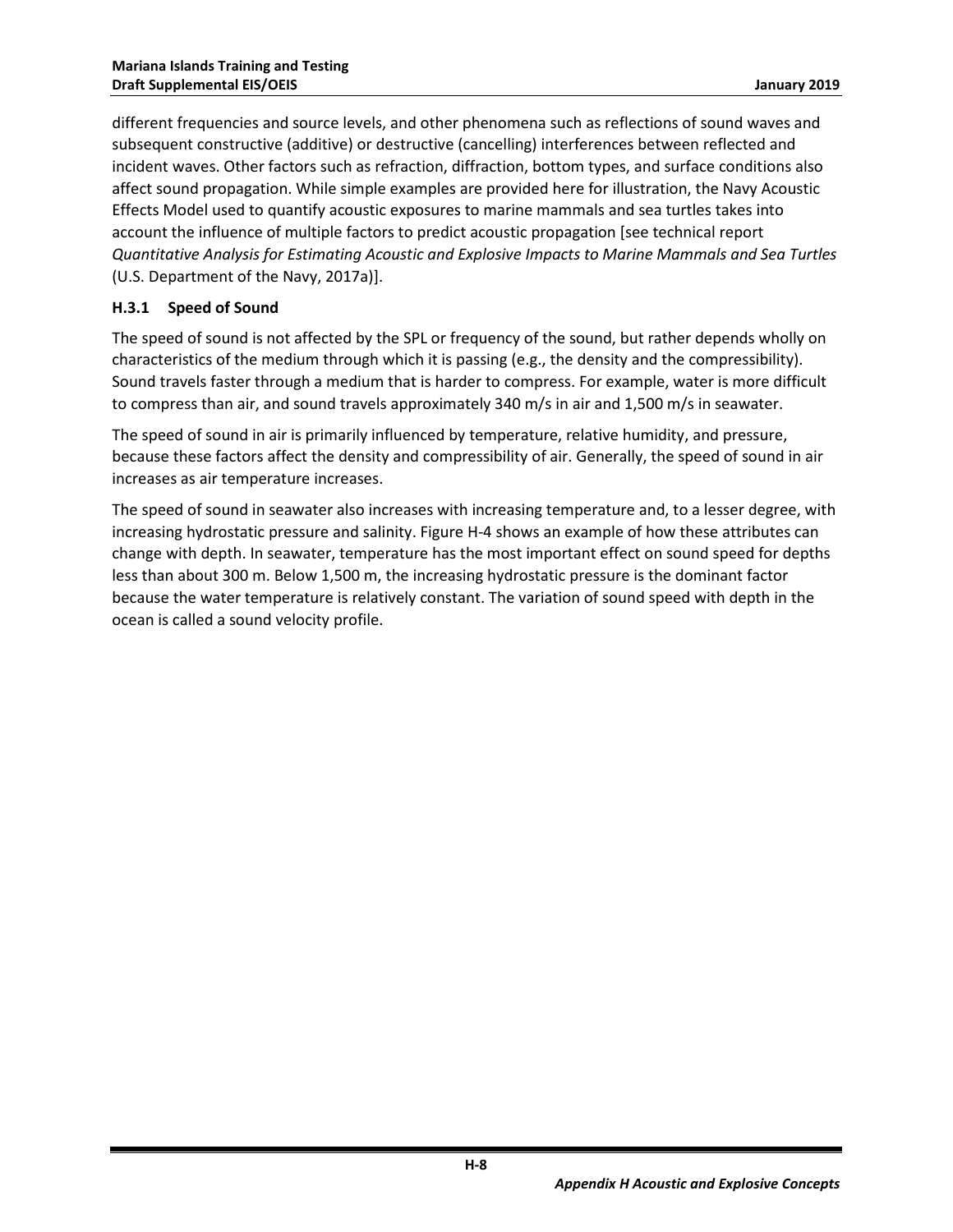

Source: Diogou (2014)

### <span id="page-10-2"></span>**Figure H-4: Sound Velocity Profile (Sound Speed) Is Related to Temperature, Salinity, and Hydrostatic Pressure of Seawater**

#### <span id="page-10-0"></span>**H.3.2 Source Directivity**

Most sonar and other active acoustic sources do not radiate sound in all directions. Rather, they emit sounds over a limited range of angles, in order to focus sound energy on a specific area or object of interest. The specific angles are sometimes given as horizontal or vertical beam width. Some sources can be described qualitatively as "forward-looking," when sound energy is radiated in a limited direction in front of the source, or "downward-looking," when sound energy is directed toward the bottom.

#### <span id="page-10-1"></span>**H.3.3 Transmission Loss**

As a sound wave passes through a medium, the sound level decreases with distance from the sound source. This phenomenon is known as transmission loss (TL). The transmission loss is used to relate the source SPL (SL), defined as the SPL produced by a sound source at a distance of one meter, and the received SPL (RL) at a particular location, as follows:

$$
RL = SL - TL
$$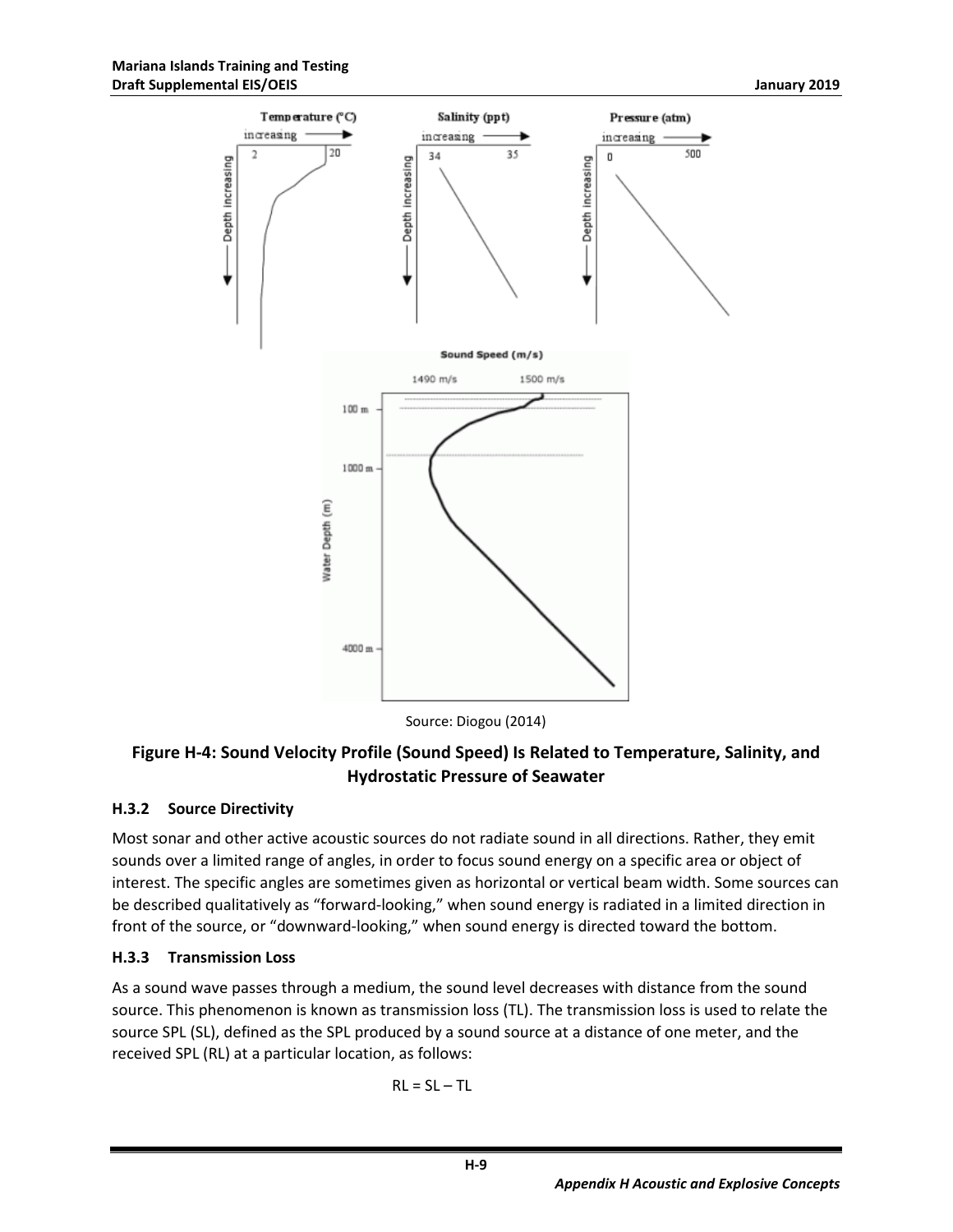The main contributors to transmission loss are as follows (Urick, 1983):

- Geometric spreading of the sound wave as it propagates away from the source
- Sound absorption (conversion of sound energy into heat)
- Scattering, diffraction, multipath interference, and boundary effects

#### <span id="page-11-0"></span>**H.3.3.1 Geometrical Spreading Loss**

Spreading loss is a geometric effect representing regular weakening of a sound wave as it spreads out from a source. Spreading describes the reduction in sound pressure caused by the increase in surface area as the distance from a sound source increases. Spherical and cylindrical spreading are common types of spreading loss.

In the simple case of sound propagating from a point source without obstruction or reflection, the sound waves take on the shape of an expanding sphere. An example of spherical spreading loss is shown in [Figure H-5.](#page-11-1) As spherical propagation continues, the sound energy is distributed over an ever-larger area following the inverse square law: the pressure of a sound wave decreases inversely with the square of the distance between the source and the receptor. For example, doubling the distance between the receptor and a sound source results in a reduction in the pressure of the sound to one-fourth of its initial value; tripling the distance results in one-ninth of the original pressure, and so on. Since the surface area of a sphere is  $4\pi r^2$ , where r is the sphere radius, the change in SPL with distance r from the source is proportional to the radius squared. This relationship is known as the spherical spreading law. The transmission loss for spherical spreading between two locations is:

#### $TL = 20 log_{10}(r_2/r_1)$

where  $r_1$  and  $r_2$  are distances from the source. Spherical spreading results in a 6 dB reduction in SPL for each doubling of distance from the sound source. For example, calculated transmission loss for spherical spreading is 40 dB at 100 m and 46 dB at 200 m.



<span id="page-11-1"></span>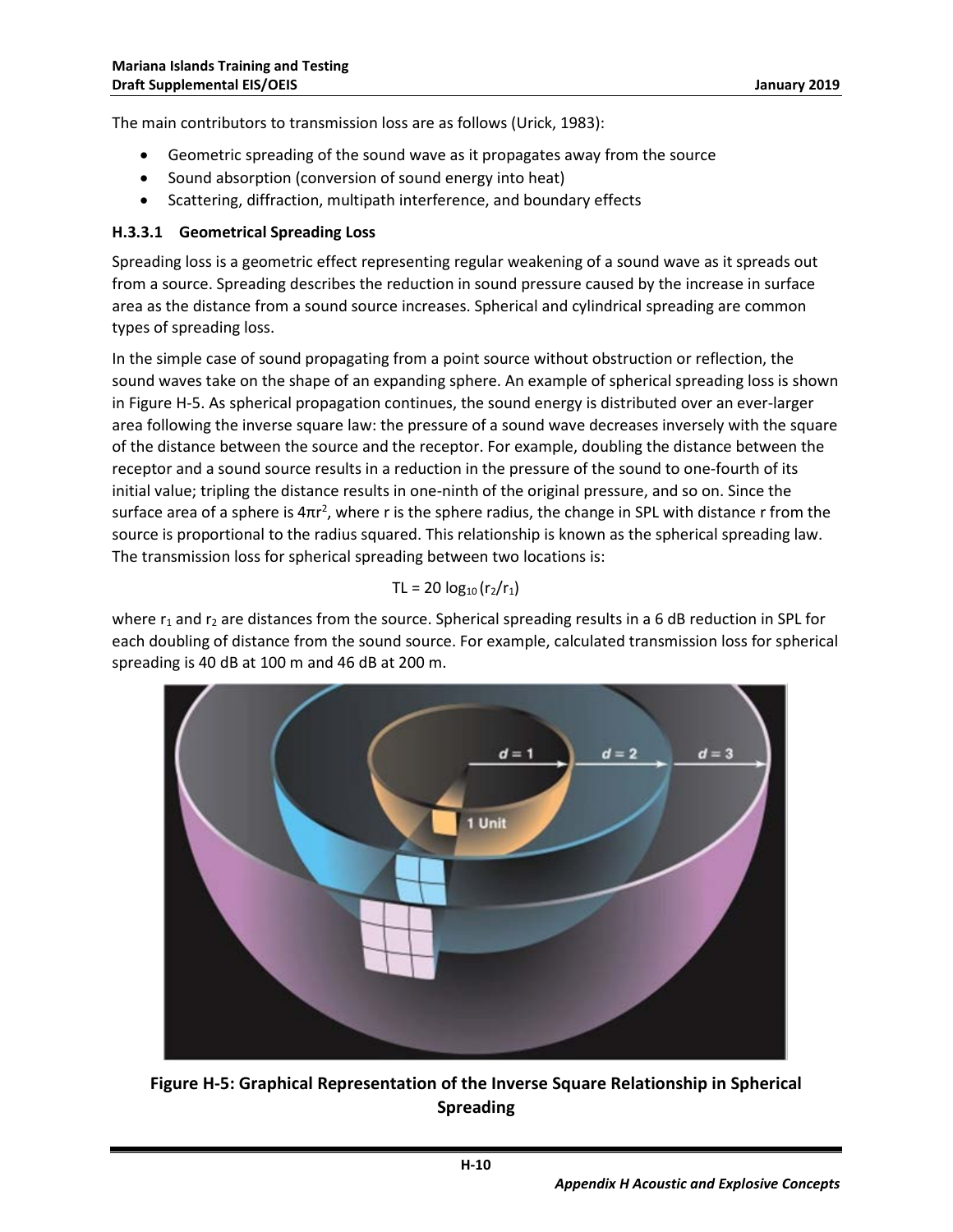In cylindrical spreading, spherical waves expanding from the source are constrained by the water surface and the seafloor and take on a cylindrical shape. In this case the sound wave expands in the shape of a cylinder rather than a sphere, and the transmission loss is:

$$
TL = 10log_{10}(r_2/r_1)
$$

Cylindrical spreading is an approximation of sound propagation in a water-filled channel with horizontal dimensions much larger than the depth. Cylindrical spreading predicts a 3 dB reduction in SPL for each doubling of distance from the source. For example, calculated transmission loss for cylindrical spreading is 30 dB at 1,000 m and 33 dB at 2,000 m.

The cylindrical and spherical spreading equations above represent two simple hypothetical cases. In reality, geometric spreading loss is more spherical near a source and more cylindrical with distance, and is better predicted using more complex models that account for environmental variables, such as the Navy Acoustic Effects Model [see technical report *Modeling and Quantitative Analysis of Acoustic and Explosive Impacts to Marine Species due to Navy Training and Testing Activities* (DON 2017)].

However, when conducting simple spreading loss calculations in near shore environments, "practical spreading loss" can be applied, where:

 $TL = 15log_{10}(r_2/r_1)$ 

Practical spreading loss accounts for other realistic losses in the environment, such as absorption and scattering, which are not accounted for in geometrical spreading.

#### <span id="page-12-0"></span>**H.3.3.2 Absorption**

Absorption is the conversion of acoustic energy to kinetic energy in the particles of the propagation medium (Urick, 1983). Absorption is directly related to sound frequency, with higher frequencies having higher rates of absorption. Absorption rates range from 0.07 dB/km for a 1 kHz sound to about 30 dB/km for a 100 kHz sound. Therefore, absorption is the cause of a significant amount of attenuation for high and very high frequency sound sources, reducing the distance over which these sources may be perceived compared to mid- and low-frequency sound sources with the same source level.

#### <span id="page-12-1"></span>**H.3.3.3 Refraction**

When a sound wave propagating in a medium encounters a second medium with a different density (e.g., the air-water boundary), part of the incident sound will be reflected back into the first medium and part will be transmitted into the second medium (Kinsler et al., 1982). The propagation direction will change as the sound wave enters the second medium; this phenomenon is called refraction. Refraction may also occur within a single medium if the properties of the medium change enough to cause a variation in the sound speed. Refraction of sound resulting from spatial variations in the sound speed is one of the most important phenomena that affect sound propagation in water (Urick, 1983).

As discussed in Section H.3.1 [\(Speed of Sound\)](#page-9-0), the sound speed in the ocean primarily depends on hydrostatic pressure (i.e., depth) and temperature. Although the actual variations in sound speed are small, the existence of sound speed gradients in the ocean has an enormous effect on the propagation of sound in the ocean. If one pictures sound as rays emanating from an underwater source, the propagation of these rays changes as a function of the sound speed profile in the water column. Specifically, the directions of the rays bend toward regions of slower sound speed. This phenomenon creates ducts in which sound becomes "trapped," allowing it to propagate with high efficiency for large distances within certain depth boundaries. During winter months, the reduced sound speed at the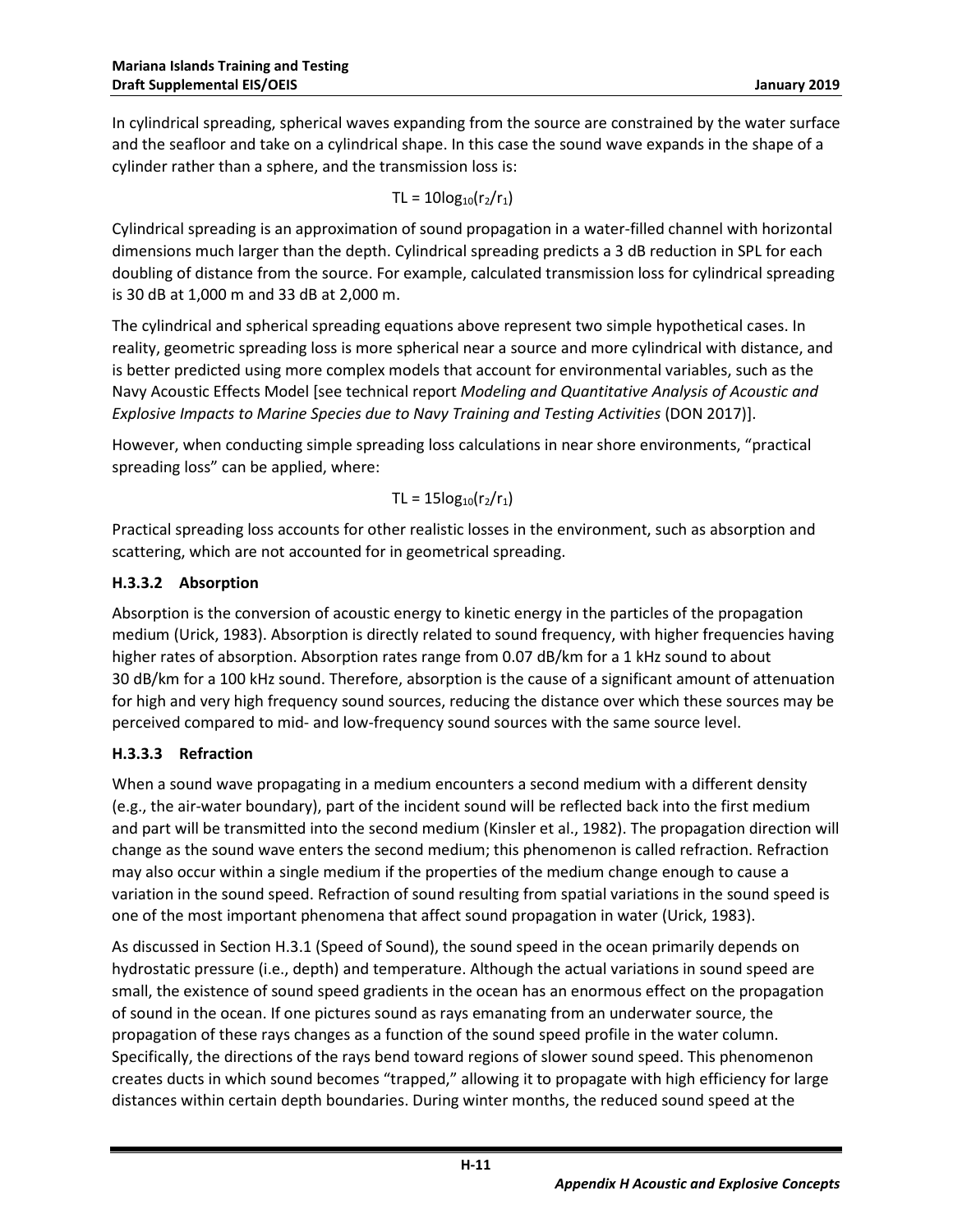surface due to cooling can create a surface duct that efficiently propagates sound such as commercial shipping noise (Figure I-6). Sources located within this surface duct can have their sounds trapped, but sources located below this layer would have their sounds refracted downward. The deep sound channel, or sound frequency and ranging (SOFAR) channel, is another duct that exists where sound speeds are slowest deeper in the water column (600–1,200 m depth at the mid-latitudes).

Similarly, the path of sound will bend toward regions of lower sound speed in air. Air temperature typically decreases with altitude, meaning sounds produced in air tend to bend skyward. When an atmospheric temperature inversion is present, air is cooler near the earth's surface. In inversion conditions, sound waves near the earth's surface will tend to refract downward.



*Note: 1 kiloyard (kyd) = 0.9 km*

### <span id="page-13-1"></span>**Figure H-6: Sound Propagation Showing Multipath Propagation and Conditions for Surface Duct**

### <span id="page-13-0"></span>**H.3.3.4 Reflection and Multipath P**r**opagation**

In multipath propagation, sound may not only travel a direct path (with no reflection) from a source to a receiver, but also be reflected from the surface or bottom multiple times before reaching the receiver (Urick, 1983). Reflection is shown in Figure H-6 at the seafloor (bottom bounce) and at the water surface. At some distances, the reflected wave will be in phase with the direct wave (their waveforms add together) and at other distances the two waves will be out of phase (their waveforms cancel). The existence of multiple sound paths, or rays, arriving at a single point can result in multipath interference,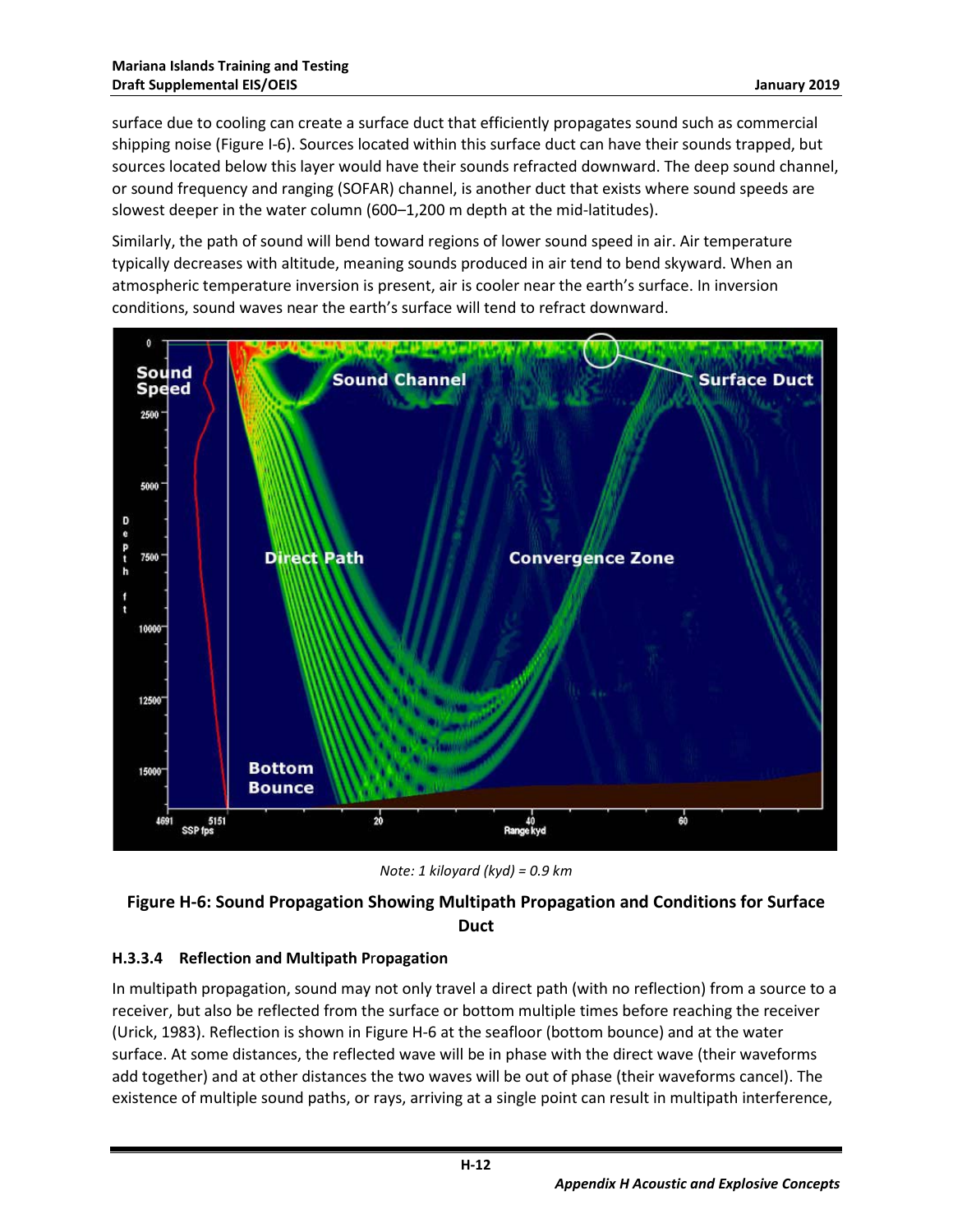a condition that permits the addition and cancellation between sound waves, resulting in the fluctuation of sound levels over short distances.

Reflection plays an important role in the pressures observed at different locations in the water column. Near the bottom, the direct path pressure wave may sum with the bottom-reflected pressure wave, increasing the exposure. Near the surface, however, the surface-reflected pressure wave may destructively interfere with the direct path pressure wave, "cutting off" the wave and reducing exposure (called the Lloyd mirror effect). This can cause the sound level to decrease dramatically within the top few meters of the water column.

#### <span id="page-14-0"></span>**H.3.3.5 Diffraction, Scattering, and Reverberation**

Diffraction, scattering, and reverberation are examples of what happens when sound waves interact with obstacles in the propagation path.

Diffraction may be thought of as the change of direction of a sound wave as it passes around an obstacle. Diffraction depends on the size of the obstacle and the sound frequency. The wavelength of the sound must be larger than the obstacle for notable diffraction to occur. If the obstacle is larger than the wavelength of sound, an acoustic shadow zone will exist behind the obstacle where the sound is unlikely to be detected. Common examples of diffraction include sound heard from a source around the corner of a building and sound propagating through a small gap in an otherwise closed door or window.

An obstacle or inhomogeneity (e.g., smoke, suspended particles, gas bubbles due to waves, and marine life) in the path of a sound wave causes scattering as these inhomogeneities reradiate incident sound in a variety of directions (Urick, 1983). Reverberation refers to the prolongation of a sound, after the source has stopped emitting, caused by multiple reflections at water boundaries (surface and bottom) and scattering.

#### <span id="page-14-1"></span>**H.3.3.6 Surface and Bottom Effects**

Because the sea surface reflects and scatters sound, it has a major effect on the propagation of underwater sound in applications where either the source or receiver is at a shallow depth (Urick, 1983). If the sea surface is smooth, the reflected sound pressure is nearly equal to the incident sound pressure; however, if the sea surface is rough, the amplitude of the reflected sound wave will be reduced. Sound waves reflected from the sea surface experience a phase reversal. When the surface-reflected waves interact with the direct path waves near the surface, a destructive interference pattern is created in which the received pressure approaches zero.

The sea bottom is also a reflecting and scattering surface, similar to the sea surface. Sound interaction with the sea bottom is more complex, however, primarily because the acoustic properties of the sea bottom are more variable and the bottom is often layered into regions of differing density. As sound travels into the seafloor it reflects off of these different density layers in complex ways. For sources in contact with the bottom, such as during pile driving or bottom-placed explosives, a ground wave is produced that travels through the bottom sediment and may refract back into the water column.

For a hard bottom such as rock, the reflected wave will be approximately in phase with the incident wave. Thus, near the ocean bottom, the incident and reflected sound pressures may add together (constructive interference), resulting in an increased sound pressure near the sea bottom. Soft bottoms such as mud or sediment absorb sound waves and reduce the level in the water column overall.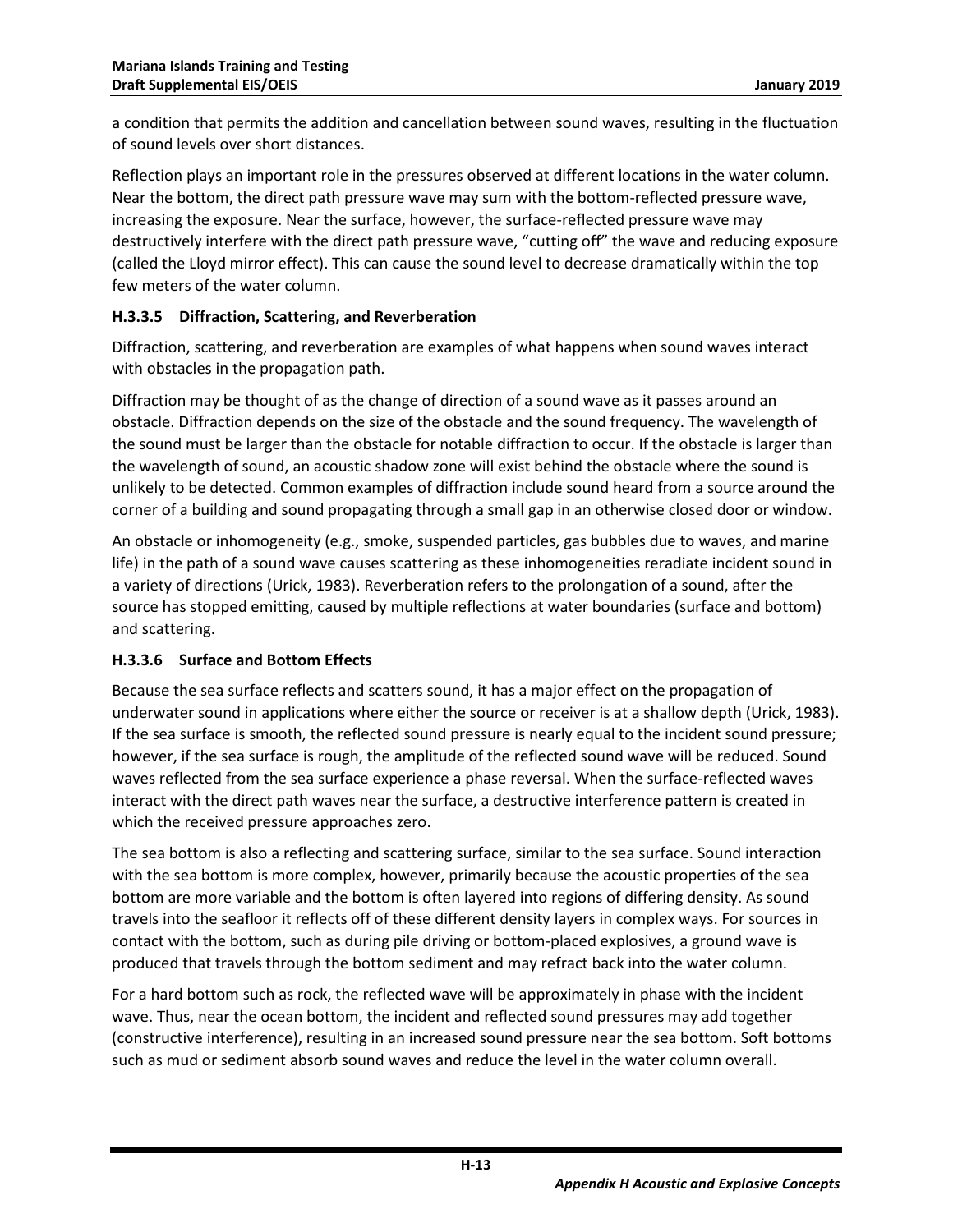#### <span id="page-15-0"></span>**H.3.3.7 Air-Water Interface**

Sound from aerial sources such as aircraft and weapons firing may be transmitted into the water under certain conditions. The most studied of these sources are fixed-wing aircraft and helicopters, which create noise with most energy below 500 Hz. Noise levels in water are highest at the surface and are highly dependent on the altitude of the aircraft and the angle at which the aerial sound encounters the ocean surface. Transmission of the sound once it is in the water is identical to any other sound as described in the sections above.

Transmission of sound from a moving airborne source to a receptor underwater is influenced by numerous factors and has been addressed by Young (1973), Urick (1983), Richardson et al. (1995), Eller and Cavanagh (2000), Laney and Cavanagh (2000), and others. Sound is transmitted from an airborne source to a receptor underwater by four principal means: (1) a direct path, refracted upon passing through the air-water interface; (2) direct-refracted paths reflected from the bottom in shallow water; (3) evanescent transmission in which sound travels laterally close to the water surface; and (4) scattering from interface roughness due to wave motion.

When sound waves in air meet the water surface, the sound can either be transmitted across the airwater boundary or reflected off the water surface. When sound waves meet the water at a perpendicular angle (e.g., straight down from an in-air source to a flat water surface), the sound waves are both transmitted directly across the water surface in the same direction of travel and reflected 180° back toward the original direction of travel. This can create a localized condition at the water surface where the incident and reflected waves sum, doubling the in-air overpressure (+6 dB). As the incident angle of the in-air sound wave changes from perpendicular, this phenomenon is reduced, ultimately reaching the angle where sound waves are parallel to the water surface and there is no surface reflection.

The sound that enters the water is refracted due to the difference in sound velocity between air and water, as shown in Figure H-7. As the angle of the in-air incident wave moves away from perpendicular, the direction of travel of the underwater refracted waves becomes closer to parallel to the water surface. When the incident angle is reached where the underwater refracted sound wave is parallel to the water surface, all of the sound is reflected back into the air and no sound enters the water. This occurs at an angle of about 13-14°. As a result, most of the acoustic energy transmitted into the water through a relatively narrow cone extending vertically downward from the in-air source. The width of the footprint would be a function of the source altitude. Lesser amounts of sound may enter the water outside of this cone due to surface scattering (e.g., from water surface waves that can vary the angle of incidence over an area) and as evanescent waves that are only present very near the surface.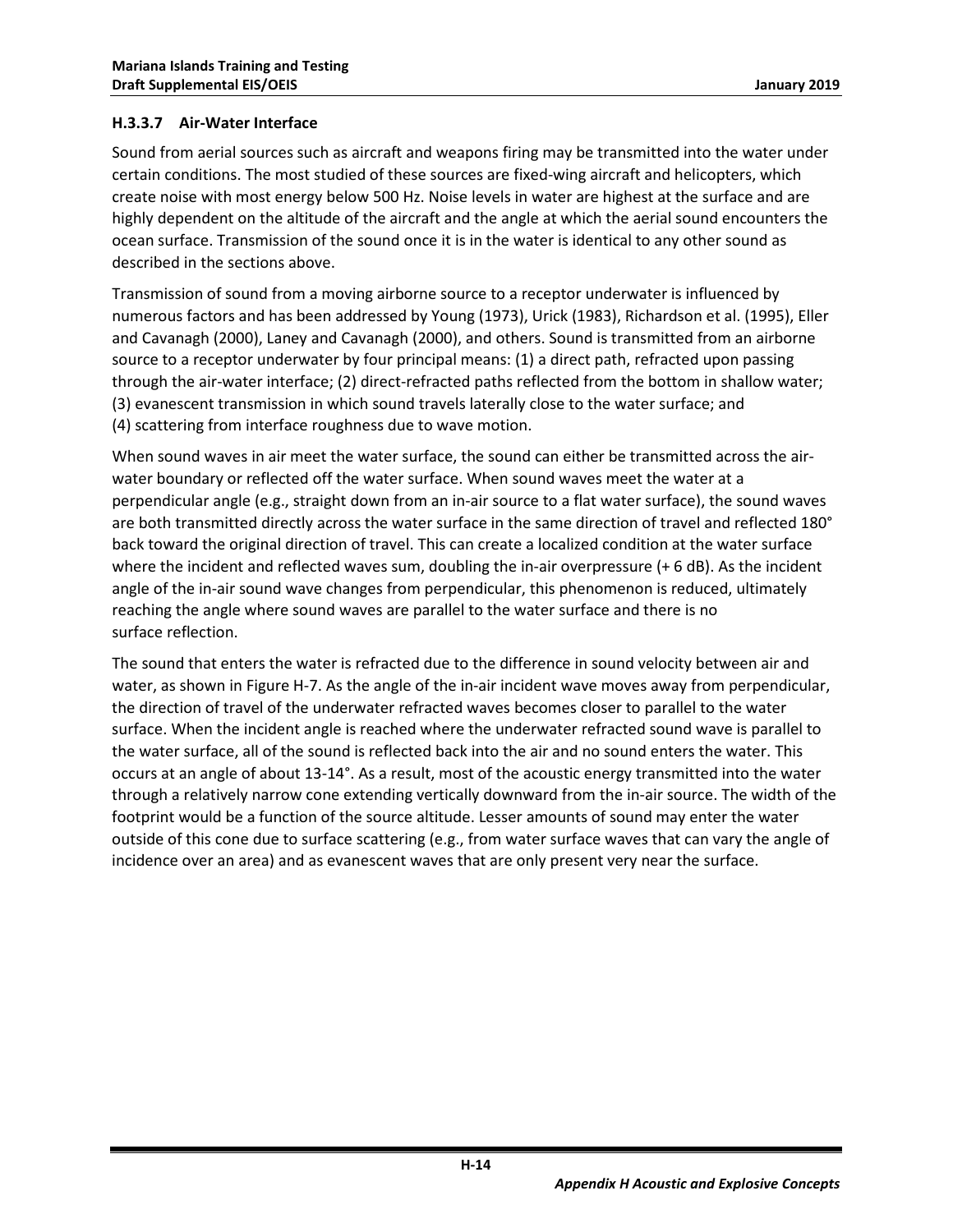

Source: Richardson et al. 1995

#### **Figure H-7: Characteristics of Sound Transmission through the Air-Water Interface**

<span id="page-16-1"></span>If a sound wave is ideally transmitted into water (that is, with no surface transmission loss, such as due to foamy, wave conditions that could decrease sound entering the water), the sound pressure level underwater is calculated by changing the pressure reference unit from 20  $\mu$ Pa in air to 1  $\mu$ Pa in water. For a sound with the same pressure in air and water, this calculation results in a +26 dB sound pressure level in water compared to air. For this reason, sound pressure levels in water and sound pressure levels in air should never be directly compared.

#### <span id="page-16-0"></span>**H.4 Auditory Perception**

Animals with an eardrum or similar structure, including mammals, birds, and reptiles, directly detect the pressure component of sound. Some marine fish also have specializations to detect pressure changes, although most invertebrates and many marine fish do not have anatomical structures that enable them to detect the pressure component of sound and are only sensitive to the particle motion component of sound. This difference in acoustic energy sensing mechanisms limits the range at which these animals can detect most sound sources analyzed in this document. This is because far from a sound source (i.e., in the far field), particle velocity and sound pressure are directly proportional. But close to a source (i.e., in the near field), particle velocity increases relative to sound pressure and may become more detectable to certain animals. As sound frequency increases, the wavelength becomes shorter, resulting in a smaller near field.

Because mammalian ears can detect large pressure ranges and humans judge the relative loudness of sounds by the ratio of the sound pressures (a logarithmic behavior), sound amplitude is described by the SPL, calculated by taking the logarithm of the ratio of the sound pressure to a reference pressure (see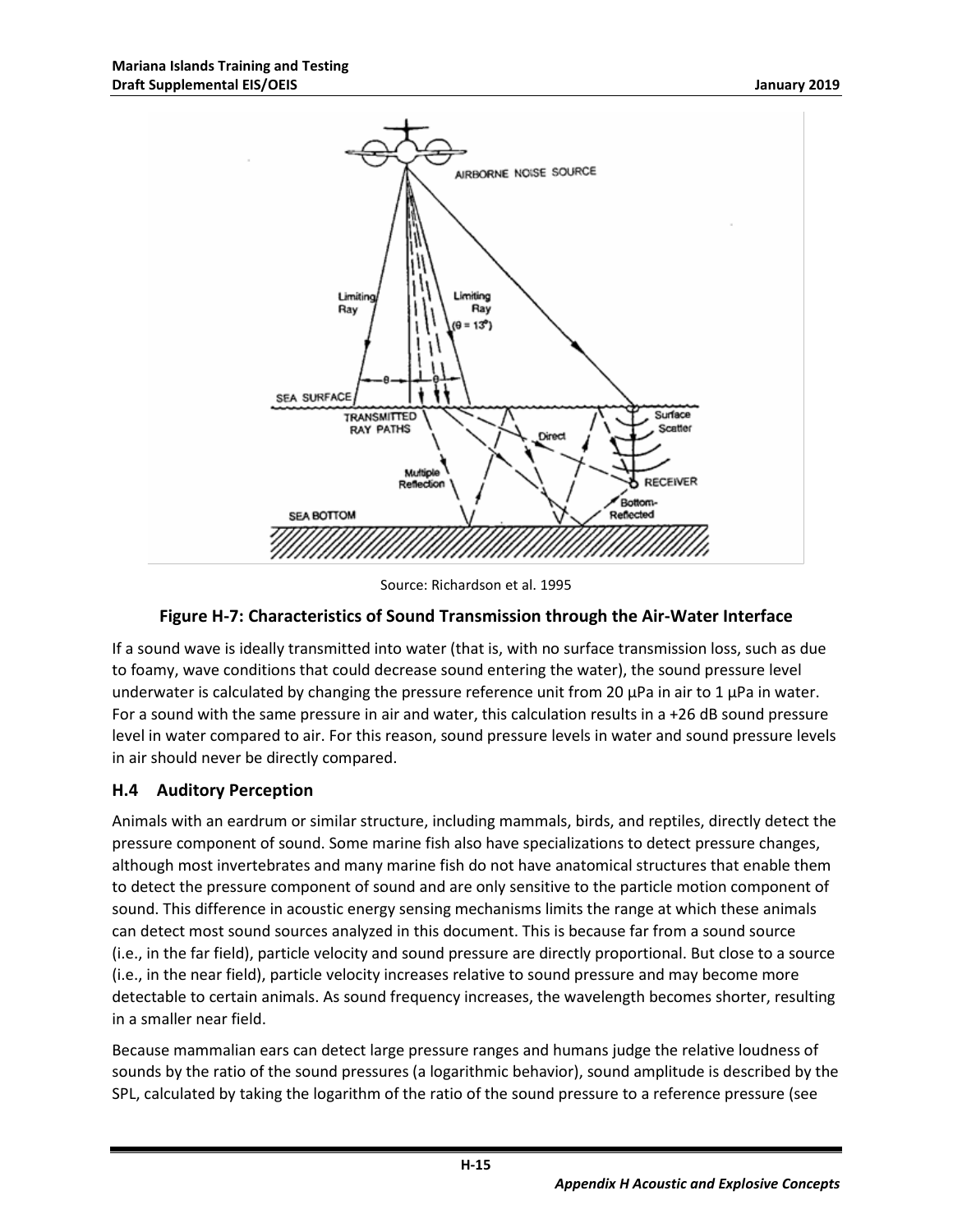Section H.2.2, Sound Pressure Level). Use of a logarithmic scale compresses the wide range of pressure values into a more usable numerical scale. On the decibel scale, the smallest audible sound in air (near total silence) to a human is 0 dB re 20 µPa. If the sound intensity increases by a factor of 10, the SPL would increase to 10 dB re 20 µPa. If the sound intensity increases by a factor of 100, the SPL would increase to 20 dB re 20  $\mu$ Pa, and if the sound intensity increases by a factor of 1000, the SPL would be 30 dB re 20 µPa. A quiet conversation has an SPL of about 50 dB re 20 µPa, while the threshold of pain is around 120–140 dB re 20 µPa.

As described in Section H.2.2 (Sound Pressure Level), SPLs under water differ from those in air because they rely on different reference pressures in their calculation; therefore, the two should never be directly compared.

While sound pressure and frequency are physical measure of the sound, loudness is a subjective attribute that varies with not only sound pressure but also other attributes of the sound, such as frequency. For example, a human listener would perceive a 60 dB re 20 µPa sound at 2 kHz to be louder than a 60 dB re 20 µPa sound at 50 Hz, even though the SPLs are identical. This effect is most noticeable at lower sound pressure levels; however, at very high sound pressure levels, the difference in perceived loudness at different frequencies becomes smaller.

To account for differences in hearing sensitivity at various frequencies, acoustic risk analyses commonly use auditory weighting functions—mathematical functions that adjust (or "weight") received sound levels across sound frequency based on how the listener's sensitivity or susceptibility to sound changes at different frequencies. For humans, the most common weighting function is called "A-weighting" (see [Figure H-8\)](#page-18-1). A-weighted sound levels are specified in units of "dBA" (A-weighted decibels). For example, if the unweighted received level of a 500 Hz tone at a human receiver was 90 dB re 20  $\mu$ Pa, the A-weighted sound level would be 90  $dB - 3 dB = 87 dB$  dBA because the A-weighting function amplitude at 500 Hz is -3 dB. Many measurements of sound in air appear as A-weighted decibels in the literature because the intent of the authors is to assess noise impacts on humans.

The auditory weighting concept can be applied to other species. When used in analyzing the impacts of sound on an animal, auditory weighting functions adjust received sound levels to emphasize ranges of best hearing and de-emphasize ranges of less or no sensitivity. Auditory weighting functions were developed for marine mammals and sea turtles and are used to assess acoustic impacts. For more information on weighting functions and their derivation for this analysis see technical report *Criteria and Thresholds for U.S. Navy Acoustic and Explosive Effects Analysis* (U.S. Department of the Navy, 2017b).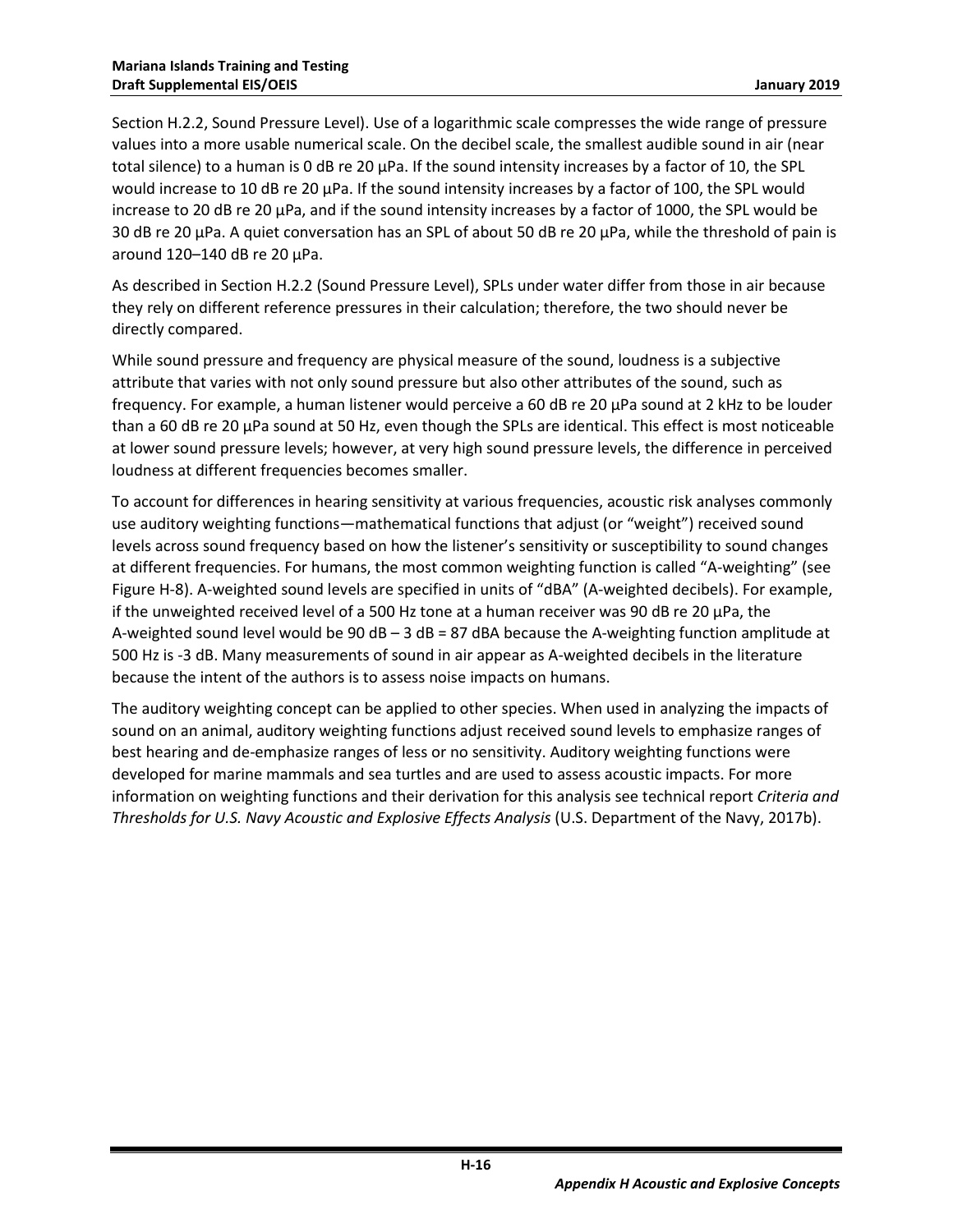

### <span id="page-18-1"></span>**Figure H-8: A-weighting for Human Hearing of Sounds in Air (OSHA). The Numbers along the Curve Indicate How a Received Sound Level Would Be Adjusted at that Frequency.**

#### <span id="page-18-0"></span>**H.5 Explosives**

Explosive materials used in Navy testing and training activities are either (1) "high explosives," sometimes referred to as HE, which means that the explosive material has a very fast rate of detonation (exceeding the speed of sound), or (2) low explosives, which exhibit a relatively slow burn, or deflagration, such as black powder. Because low explosives are typically used in small quantities and have less destructive power, the below discussion focuses on high explosives.

This rate of detonation of a high explosive is highly supersonic, producing a high pressure, steep instantaneous shock wave front travelling through the explosive material. This shock front is produced by the supersonic expansion of the explosive products, but as the shock front travels away from the immediate area of the detonation, it begins to behave as an acoustic wave front travelling at the speed of sound.

The near-instantaneous rise from ambient to an extremely high peak pressure is what makes the explosive shock wave potentially damaging. The area under this positive pressure duration is calculated as the positive impulse.

The positive pressure produced by an explosion is also referred to as the overpressure. As the shock front passes a location, the positive pressure exponentially decays, as shown i[n Figure H-9.](#page-19-1) As the shock front travels away from the detonation, the waveform is stretched – the peak pressure decreases while the positive duration increases. The reduction in peak pressure reduces the rate at which the positive impulse is received. Both the reduction in peak pressure and stretching of the positive impulse reduce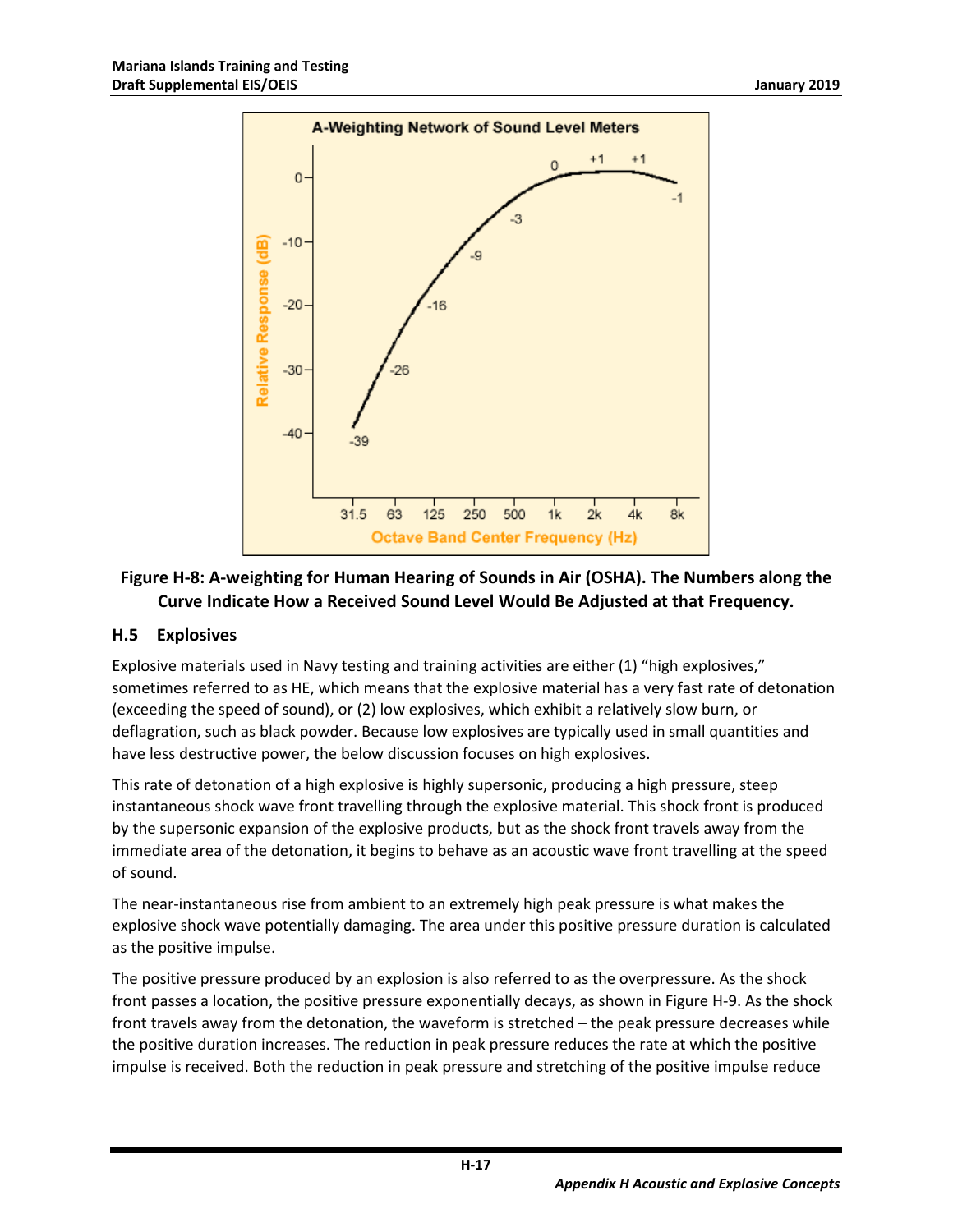the potential for injury. In addition, absorption losses of higher frequencies over distance results in a softening of the shock front, such that the rise to peak pressure is no longer near-instantaneous.



#### <span id="page-19-1"></span>**Figure H-9: Impulse Shown as a Function of Pressure over Duration at a Specific Location**

The peak pressure experienced by a receptor (i.e., an animal) is a function of the explosive material, the net explosive weight, and the distance from the charge. Net explosive weight is a way to classify and compare quantities of different explosive compounds. The net explosive weight for a charge is the energetic equivalent weight of trinitrotoluene (TNT). In general, shock wave effects near an explosive charge increase in proportion to the cube root of the explosive weight (Young, 1991). For example, shock wave impacts will double when the explosive charge weight is increased by a factor of eight (i.e., cube root of eight equals two). This relationship is known as the similarity principle, and the corresponding similitude equations allow for prediction of various explosive metrics for a given charge weight and material.

The similitude equations allow for a simple prediction of peak pressure in a uniform free field environment, and sources are provided below for using these equations for estimating explosive effects in air and in water. However, at longer distances or in more complex environments with boundaries and variations in the propagation medium, explosive propagation modeling is preferred.

#### <span id="page-19-0"></span>**H.5.1 Explosions in Air**

Explosions in air produce an initial blast front that propagates away from the detonation. When pressure waves from an explosion in air meet the water surface, the pressure wave can be transmitted across the air-water boundary and reflected off the water surface. When pressure waves in air meet the water at a perpendicular angle (e.g., straight down from an in-air source to a flat water surface), the sound waves are both transmitted directly across the water surface in the same direction of travel and reflected 180° back toward the original direction of travel. For acoustic waves, this can create a localized condition at the water surface where the incident and reflected waves sum, doubling the in-air overpressure (+ 6 dB). For shock waves with high incident pressures travelling at supersonic speeds, the reflection from the water surface depends on the angle of incidence and the speed of the shock wave,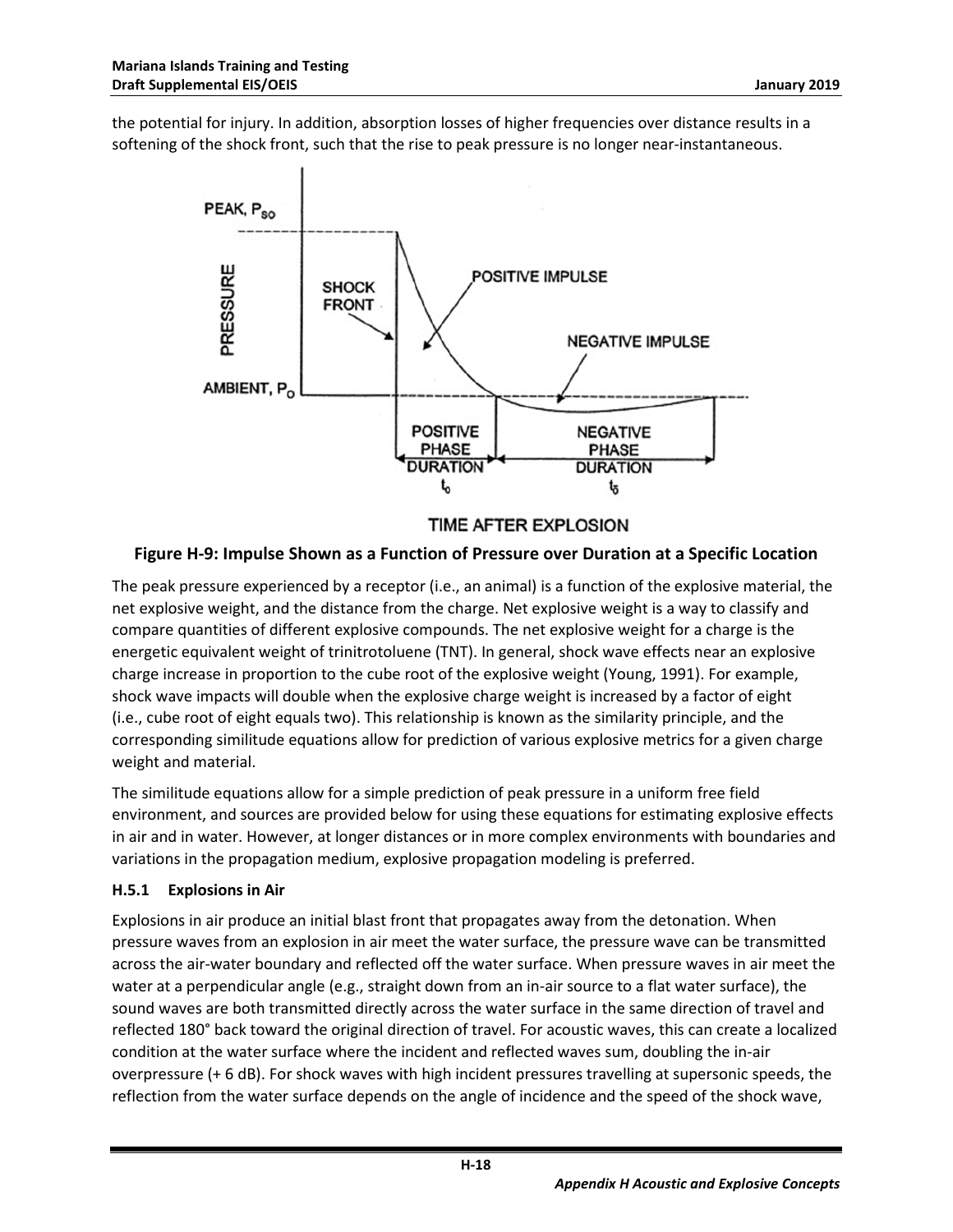and the reflected shock wave pressure can be greater than the incident shock wave pressure (Kinney & Graham, 1985; Swisdak, 1975).

In certain explosive geometries, depending on the size of the explosive and its height of detonation, a combined shock wave, called a Mach stem, can be created by the summing of the direct and reflected shock waves at larger angles of incidence (Kinney & Graham, 1985). In instances where this specific geometry does not occur, only the direct path wave is experienced because there is no surface reflection (waves are parallel to or angled away from the water surface, such as would occur when an explosive is detonated at the water surface), or separate direct and reflected pressure waves may be experienced.

#### <span id="page-20-0"></span>**H.5.1.1 Fragmentation**

Missiles, rockets, projectiles, and other cased weapons will produce casing fragments upon detonation. These fragments may be of variable size and are ejected at supersonic speed from the detonation. The casing fragments will be ejected at velocities much greater than debris from any target due to the proximity of the casing to the explosive material. Unlike detonations on land targets, detonations during Navy training and testing would not result in other propelled materials such as crater debris.

Fragment density can be simply assumed to follow an inverse-square law with distance, in which the possibility of fragment strike is reduced by the square of the distance from the original detonation point. The forces of gravity and drag will further reduce the likelihood of strike with increasing distance than is accounted for in the inverse-square relationship (Zaker, 1975). The possible area of strike risk at any given distance from the detonation point is limited to the surface area of produced fragments, with drag and gravity reducing the number of produced fragments that travel to greater distances.

#### <span id="page-20-1"></span>**H.5.2 Explosions in Water**

At the instant of explosion underwater, gas byproducts are generated at high pressure and temperature, creating a bubble. The heat causes a certain amount of water to vaporize, adding to the volume of the bubble. This action immediately begins to force the water in contact with the blast front in an outward direction, creating an intense, supersonic pressure shock wave. As the high-pressure wave travels away from the source, it slows to the speed of sound and acts like an acoustic wave similar to other impulsive sources that lack a strong shock wave (e.g., air guns). Explosions have the greatest amount of energy in lower frequencies below 500 Hz, although energy is present in frequencies exceeding 10 kHz (Urick, 1983). The higher frequency components exhibit more attenuation with distance due to absorption (see Sectio[n H.3.3.2,](#page-12-0) Absorption).

The shock wave caused by an explosion in deeper water may be followed by several bubble pulses in which the explosive byproduct gases expand and contract, with correlated high and low pressure oscillations. These bubble pulses lack the steep pressure front of the initial explosive pulse, but the first bubble pulse may still contribute to the total energy released at frequencies below 100 Hz (Urick, 1983). Subsequent bubble pulses contribute little to the total energy released during the explosion (Urick, 1983). If the detonation occurs at or just below the surface, a portion of the explosive power is released into the air and a pulsating gas bubble is not formed.

The pressure waves from an explosive can constructively add or destructively cancel each other in ocean environments with multi-path propagation, as described for acoustic waves in Section H.3.3.3 (Refraction) and Section H.3.3.4 (Reflection and Multipath Propagation). The received impulse is affected by the depth of the charge and the depth of the receiving animal. Pressure waves from the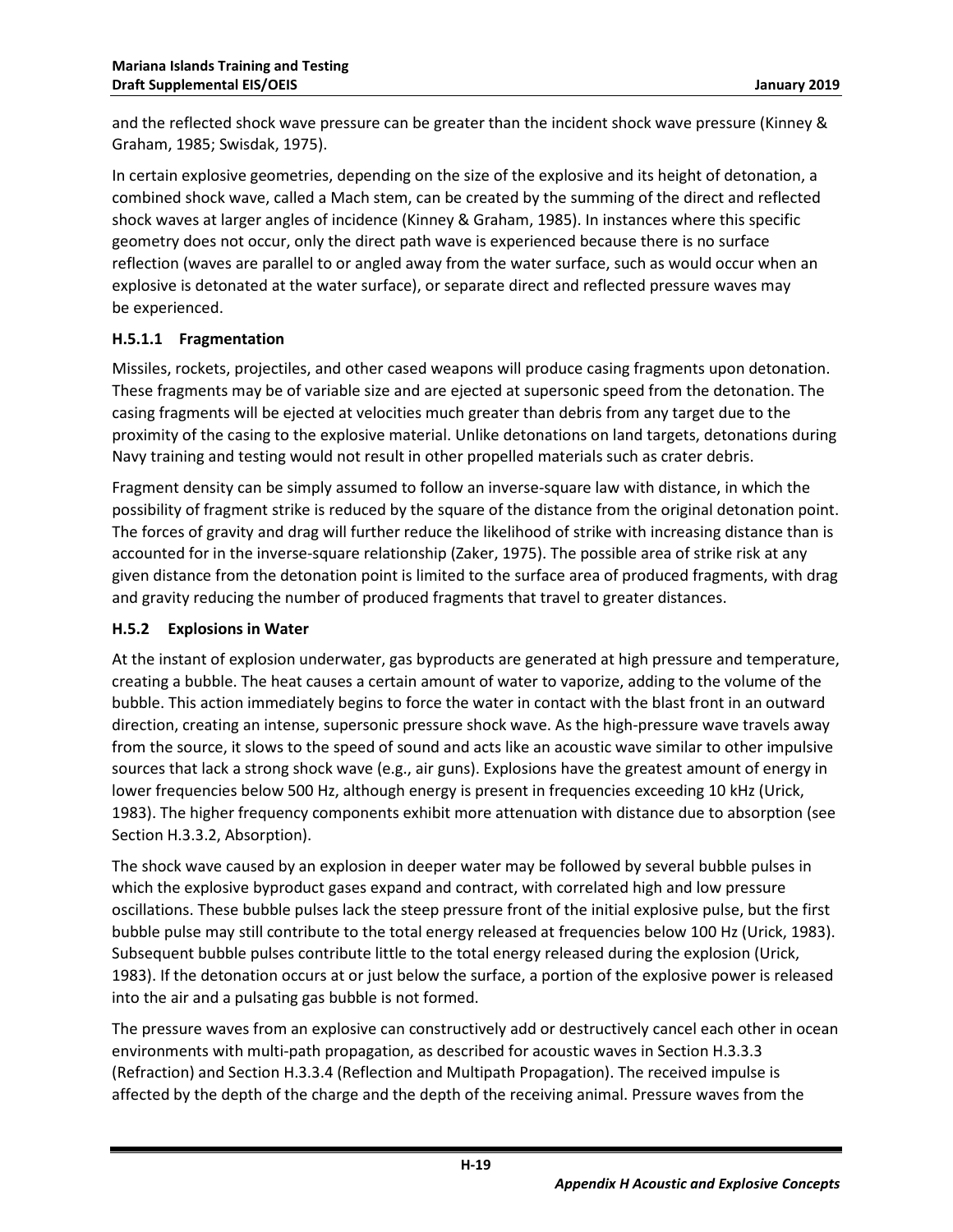detonation may travel directly to the receiver or be reflected off the water surface before arriving at the receiver. If a charge is detonated closer to the surface or if an animal is closer to the surface, the time between the initial direct path arrival and the following surface-reflected tension wave arrival is reduced, resulting in a steep negative pressure cut-off of the initial direct path positive impulse exposure. Two animals at similar distances from a charge, therefore, may experience the same peak pressure but different levels of impulse at different depths.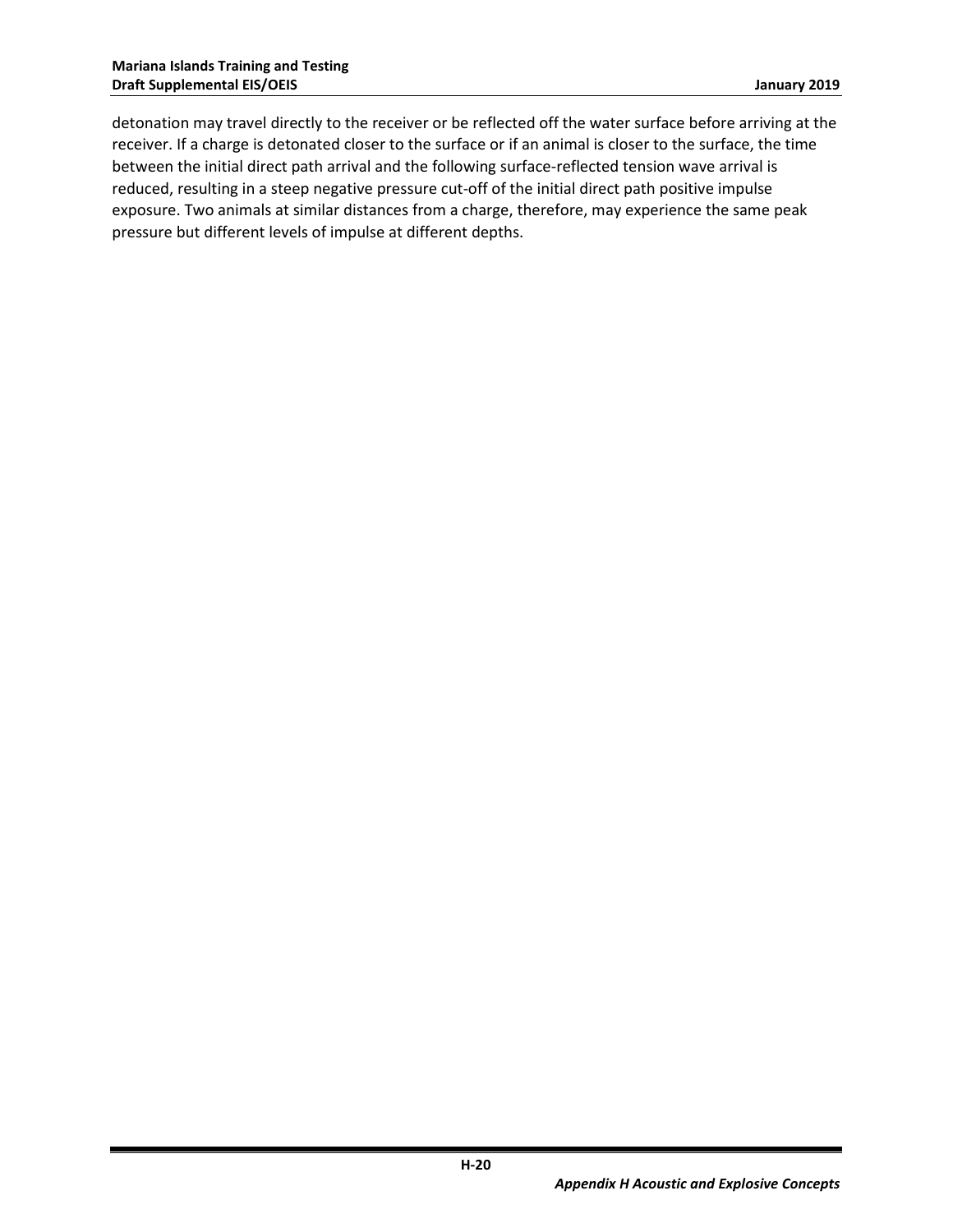## **REFERENCES**

- American National Standards Institute. (1994). *ANSI S1.1-1994 (R 2004) American National Standard Acoustical Terminology*. New York, NY: The Acoustical Society of America.
- American National Standards Institute. (2013). *Acoustical Terminology*. Melville, NY: The Acoustical Society of America.
- Au, W., and M. Hastings. (2008). *Principles of Marine Bioacoustics*. New York, NY: Springer-Verlag.
- Diogou, N. (2014). *Talk about the weather*. Retrieved from http://blogs.oregonstate.edu/bioacoustics/2014/10/21/talk-weather/.
- Eller, A. I., and R. C. Cavanagh. (2000). *Subsonic Aircraft Noise At and Beneath the Ocean Surface: Estimation of Risk for Effects on Marine Mammals*. McLean, VA: United States Air Force Research Laboratory.
- Finneran, J. J. (2003). Whole-lung resonance in a bottlenose dolphin (*Tursiops truncatus*) and white whale (*Delphinapterus leucas*). *The Journal of the Acoustical Society of America, 114*(1), 529– 535.
- Hamernik, R. P., and K. D. Hsueh. (1991). Impulse noise: Some definitions, physical acoustics and other considerations. *The Journal of the Acoustical Society of America, 90*(1), 189–196.
- Kinney, G. F., and K. J. Graham. (1985). *Explosive Shocks in Air* (2nd ed.). New York, NY: Springer-Verlag.
- Kinsler, L. E., A. R. Frey, A. B. Coppens, and J. V. Sanders. (1982). *Fundamentals of Acoustics* (3rd ed.). New York, NY: John Wiley & Sons.
- Laney, H., and R. C. Cavanagh. (2000). *Supersonic Aircraft Noise At and Beneath the Ocean Surface: Estimation of Risk for Effects on Marine Mammals* (AFRL-HE-WP-TR-2000-0167). McLean, VA: United States Air Force Research Laboratory.
- Medwin, H., and C. Clay. (1998). *Fundamentals of Acoustical Oceanography*. San Diego, CA: Academic Press.
- Nedelec, S. L., J. Campbell, A. N. Radford, S. D. Simpson, and N. D. Merchant. (2016). Particle motion: The missing link in underwater acoustic ecology. *Methods in Ecology and Evolution, 7*(7), 836– 842.
- Richardson, W. J., C. R. Greene, Jr., C. I. Malme, and D. H. Thomson. (1995). *Marine Mammals and Noise*. San Diego, CA: Academic Press.
- Swisdak, M. M. (1975). *Explosion Effects and Properties Part I – Explosion Effects in Air*. Silver Spring, MD: White Oak Laboratory, Naval Surface Weapons Center.
- U.S. Department of the Navy. (2017a). *Quantitative Analysis for Estimating Acoustic and Explosive Impacts to Marine Mammals and Sea Turtles*. Newport, RI: Space and Naval Warfare System Command, Pacific and Naval Undersea Warfare Cente.
- U.S. Department of the Navy. (2017b). *Criteria and Thresholds for U.S. Navy Acoustic and Explosive Effects Analysis (Phase III)*. San Diego, CA: Space and Naval Warfare System Command, Pacific.
- Urick, R. J. (1983). *Principles of Underwater Sound, Principles of Underwater Sound for Engineers* (3rd ed.). Los Altos Hills, CA: Peninsula Publishing.